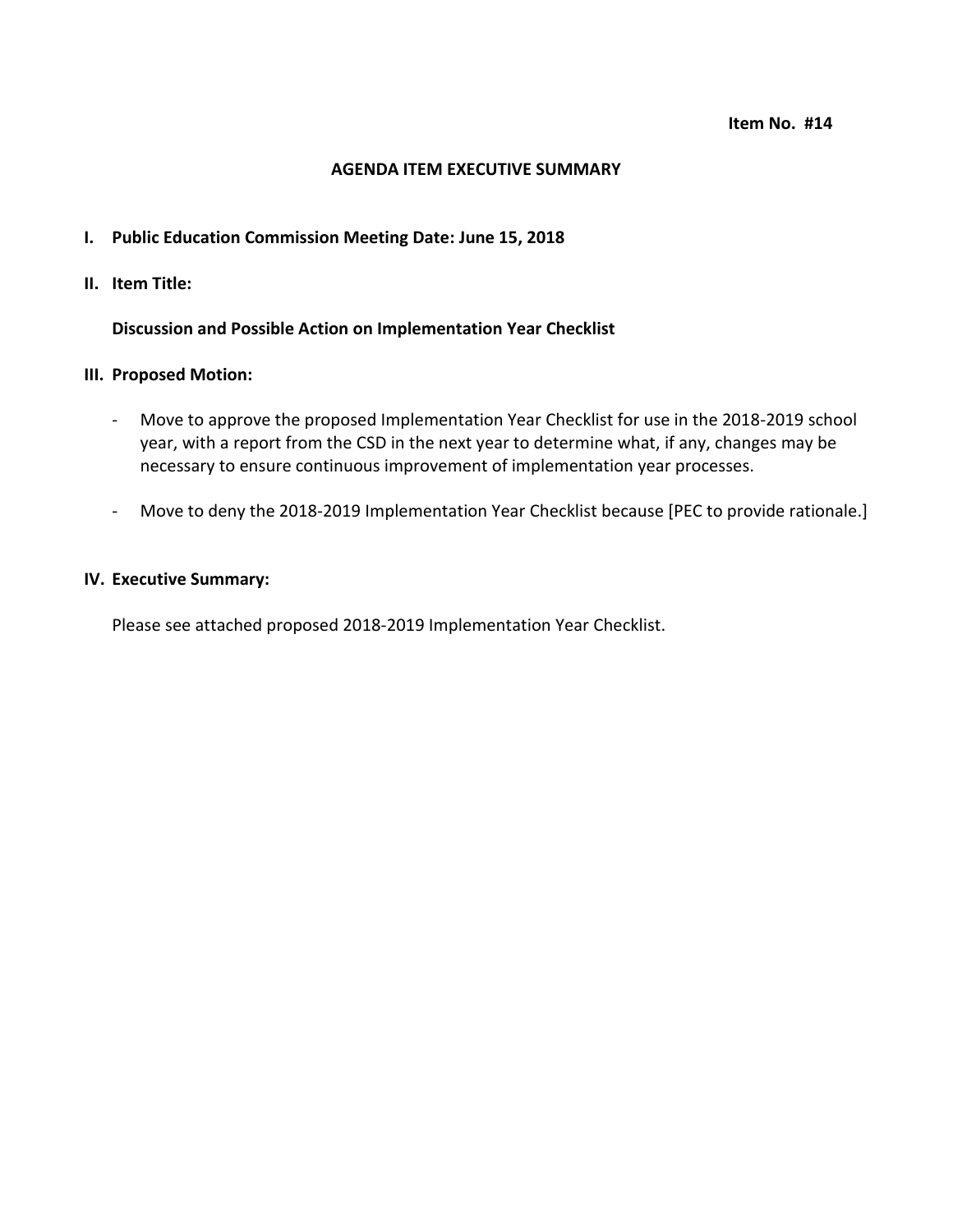

### **New Mexico Public Education Commission**

## **School Year 2018-2019 2017-2018 IMPLEMENTATION – YEAR CHECKLIST**

**Condition for Approval of all Charter Schools Authorized by the Public Education Commission**

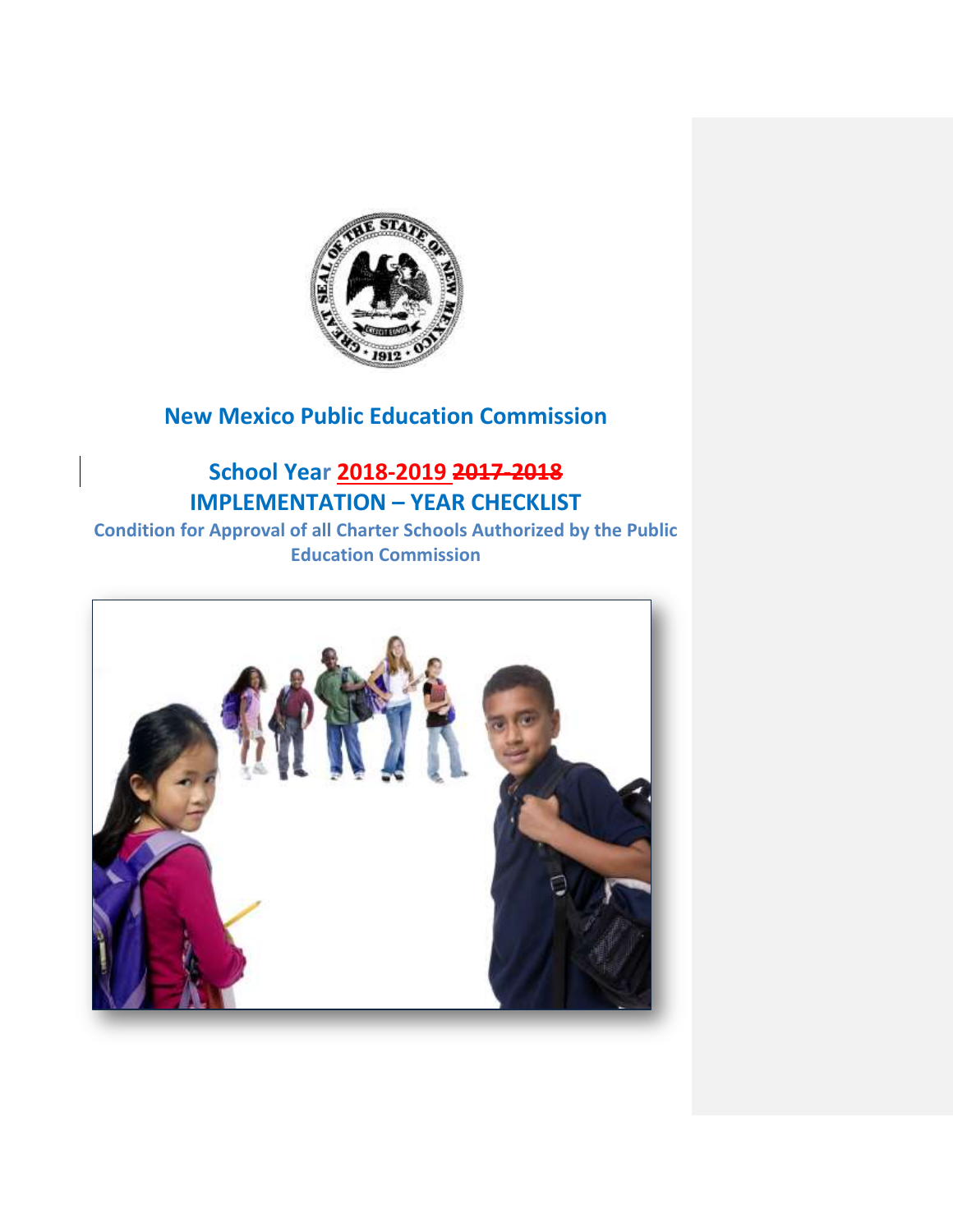### **PART I. NAME OF SCHOOL & CONTACT INFORMATION**

### **School Information:**

Name Of Charter School: Click here to enter text. School Address (if known): Click here to enter text. School Location (City/Town): Click here to enter text. School District Within Which The Proposed School Will Be Located: Click here to enter text. Grades To Be Served: Click here to enter text. Requested Enrollment Cap: Click here to enter text.

### **Founder Contact Information:**

Primary Contact Person: Click here to enter text. Address: Click here to enter text. City: Click here to enter text. State: Click here to enter text. Zip: Click here to enter text. Daytime Tel: Click here to enter text. | Fax: Click here to enter text. Alternate Tel: Click here to enter text. | E-Mail: Click here to enter text. |

### **Secondary Contact Person:** Click here to enter text.

Address: Click here to enter text. City: Click here to enter text. State: Click here to enter text. | Zip: Click here to enter text. Daytime Tel: Click here to enter text. Fax: Click here to enter text. Alternate Tel: Click here to enter text. E-Mail: Click here to enter text.

### **Foundation / Sponsoring Organization Information:**

Foundation / Sponsoring Organization Name (if applicable): Click here to enter text. Principal Officer: Click here to enter text. Mailing Address: Click here to enter text. City: Click here to enter text. State: Click here to enter text. | Zip: Click here to enter text.| Daytime Tel: Click here to enter text. Fax: Click here to enter text. Alternate Tel: Click here to enter text.  $\Big|$  E-Mail: Click here to enter text.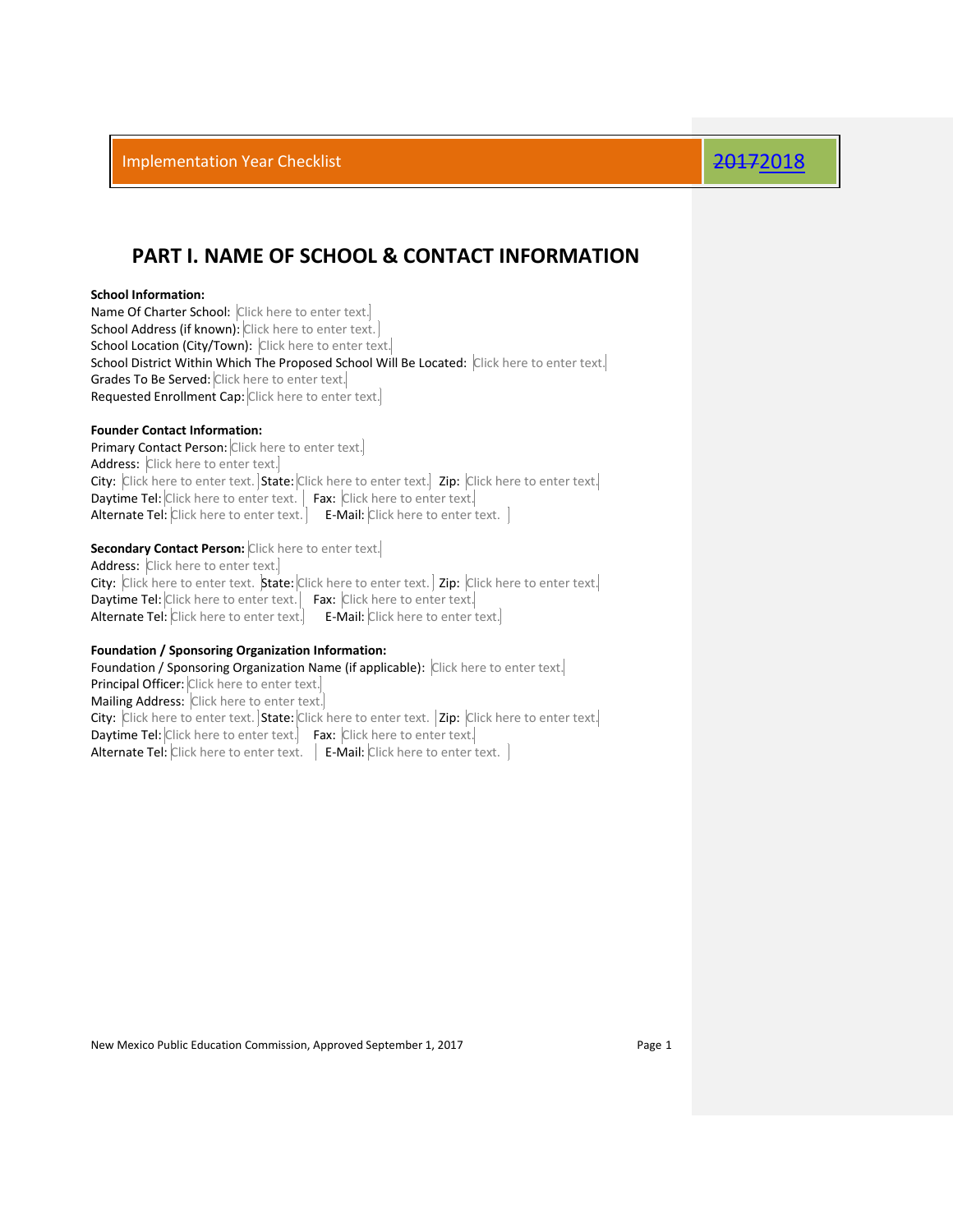### **Part II. Introduction**

Through charter schools, the Public Education Commission ("PEC") as Authorizer and the Charter Schools Division ("CSD") in the New Mexico Public Education Department ("PED") seek to provide families with effective, quality educational options.

### **A. Implementation Year Checklist Authority and Purpose**

The *Public Education Commission Implementation Year Checklist* serves as a guide and tool for a charter school to develop and produce all necessary materials to demonstrate compliance with all applicable laws, rules, and charter provisions necessary to demonstrate readiness to operate a public school.

The *Public Education Commission Implementation Year Checklist* also provides an opportunity for a charter school to demonstrate it has the capacity to both operate and function as a place of education and learning. The legal, regulatory, and policy requirements of an authorized school are significant. Successful school operators need to both demonstrate an understanding and a capability to institute and implement a program consistent with the requirements presented within this document.

The PEC holds charter schools accountable to all applicable laws, rules, and charter provisions, by routinely making the *Public Education Commission Implementation Year Checklist* a required condition for charter authorization. Prior to the end of the implementation year, a school must apply to the PEC for authorization to commence full operations. (NMAC § 6.80.4.11). The "Implementation Year Checklist Condition" imposed by the PEC, requires a school to complete and resolve any findings, issues, or concerns identified in the *Public Education Commission Implementation Year Checklist*.

The PEC makes the final determination regarding commencement of operations, and any conditions of charter approval, after considering the review and recommendations made by the PED in completing the *Public Education Commission Implementation Year Checklist* The PEC is not limited by these reviews and recommendations and may request any additional documentation, information, or input that the PEC deems appropriate.

### **B. Development of the Implementation Year Checklist**

The items identified in the *Public Education Commission Implementation Year Checklist* template are those designed to address local, state, and federal, laws, rules and regulations, charter contract provisions, charter best practices, and PEC directives. Each year, the CSD reviews any changes to the aforementioned laws, rules and regulations, charter contract provisions, charter best practices, and PEC directives and prepares a revised draft *Public Education Commission Implementation Year Checklist*  template.

This draft template along with any CSD recommendations is presented to the PEC at a regularly scheduled meeting. The PEC reviews and makes the final determination regarding the draft template and these CSD recommendations. The PEC is not limited by these recommendations and may add, remove, or revise any language presented in the draft template.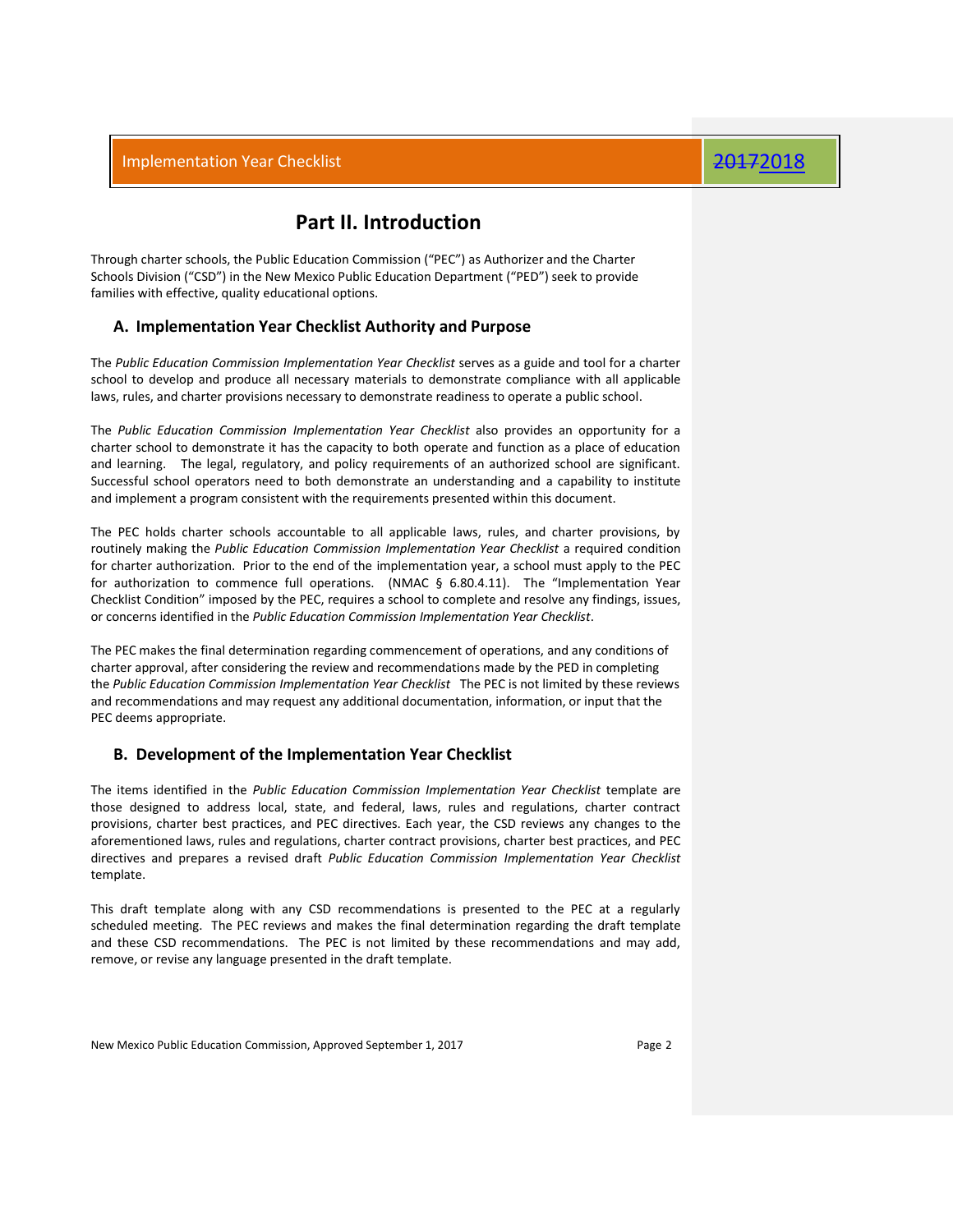Prior to November of each year, the PEC votes to approve and makes available online on its website a copy of the most recently approved *Public Education Commission Implementation Year Checklist*  template. The current template was approved on: September 1, 2017.

Each school will have an individual *Public Education Commission Implementation Year Checklist* that may be tailored to the individual needs of the school. The PEC may impose any conditions it deems appropriate and these conditions will be incorporated into the school's individual planning year checklist. As a result, the template may differ substantially from the document provided to an individual school.

### **C. Directions**

- 1. The items on the *Public Education Commission Implementation Year Checklist* and any additional conditions of charter approval **MUST** be completed on or before May 15th, 2018 to receive a recommendation for commencement of operations.
- 2. All submissions and all documentation must be submitted to the CSD for review **on or before** the deadlines indicated. Documentation should be submitted online through the SharePoint site, access provided by the PED. as provided in individual instructions provided to the School.
- 3. The CSD provides staff support to the PEC and will review all submissions. This review will provide the basis for any recommendation to the PEC. All documentation re-submitted for additional review and/or revision shall be saved in Word or PDF format with the track changes function enabled, to maintain all changes made to the document until the final draft is reviewed and approved by the PED.
- 4. The CSD will provide three summary reports to the School which will detail a summary of all findings, issues, and concerns identified by CSD. The School is required to arrange a phone conference or in-person conference with CSD within 10 days of receipt of these summary reports. The purpose of this conference will be to discuss the issues and concerns identified by CSD.
- 5. Following receipt of a summary report, the school is required to address and resolve all findings, issues, and concerns prior to the next submission deadline.
- 6. Key Terms:
	- a. An **"Indicator"** is a stated compliance objective that **MUST** be addressed and completed by the school. These objectives may be legal, regulatory, charter contract provisions, charter school best practices, or PEC directives.
	- b. **"Documentation"** requires a school to submit copies of all policies, procedures, forms, protocols, spreadsheets, documents, or any other material that will provide evidence that the school has addressed or completed the relevant indicator and compliance objective.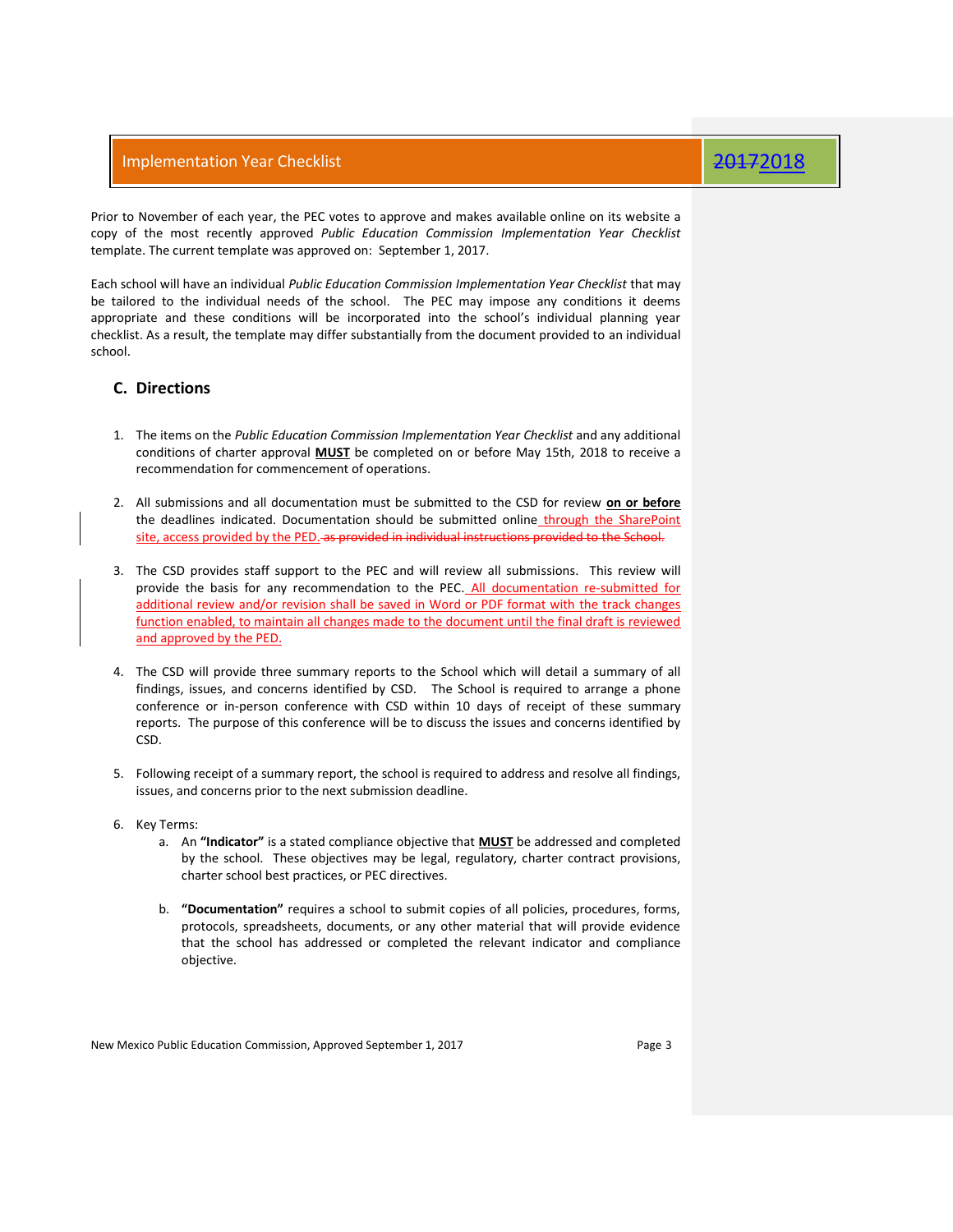- c. **"Date of Completion"** is the date that CSD certifies that documentation addressed or completed the relevant indicator. This field will be left blank until such time as CSD has received sufficient documentation to certify that a relevant indicator was completed.
- d. **"Findings"** are those CSD comments and notes which identify deficiencies in the "documentation" provided by the school and which details the reasons why CSD was unable to certify documentation as having addressed or completed the relevant indicator.
- 7. When an "Indicator" or "Documentation" names a statute, rule, or regulation, this is an indication that specific materials are required by statute, rule, or regulation. The school **MUST** address each element or provision that is required in the statute, rule, or regulation.
- 8. Some "Indicators" may require the school to consult, update, and receive approval from different agencies, departments, or divisions within the PED. The school must provide evidence of these consultations where indicated and provide copies to CSD of any materials provided to these different agencies, departments, or divisions.
- 9. Additional elements may be added to the *Public Education Commission Implementation Year Checklist* based on changes to legislation, statute, regulation, or due to PEC direction or condition.
- 10. The PEC makes the final determination regarding the *Public Education Commission Implementation Year Checklist* and any conditions of charter approval after considering the review and recommendations provided by the CSD. The PEC is not limited by these reviews and recommendations and may request any additional documentation, information, or input that the PEC deems appropriate.

### **D. Review Process**

Acting as staff support to the PEC, the CSD will review all school submissions and provide a summary report and any findings **within 30 days of a submission** deadline.

Generally, the CSD review process is as follows:

- 1) The school sends all policies, procedures and documents related to an indicator or documentation requirement on or prior to the indicateda submission date.
- 2) CSD consults any applicable laws, regulations, charter contract provisions, written PEC policies, or written guidance manuals applicable to the indicator or documentation required.
- 3) CSD analyzes the school documentation to determine whether all required elements of the applicable laws, regulations, charter contract provisions, written PEC policies, or written guidance manuals were addressed and satisfied.
- 4) Should all elements be addressed and satisfied, CSD then reviews the school documentation for completeness. CSD also considers implementation of the documentation to determine the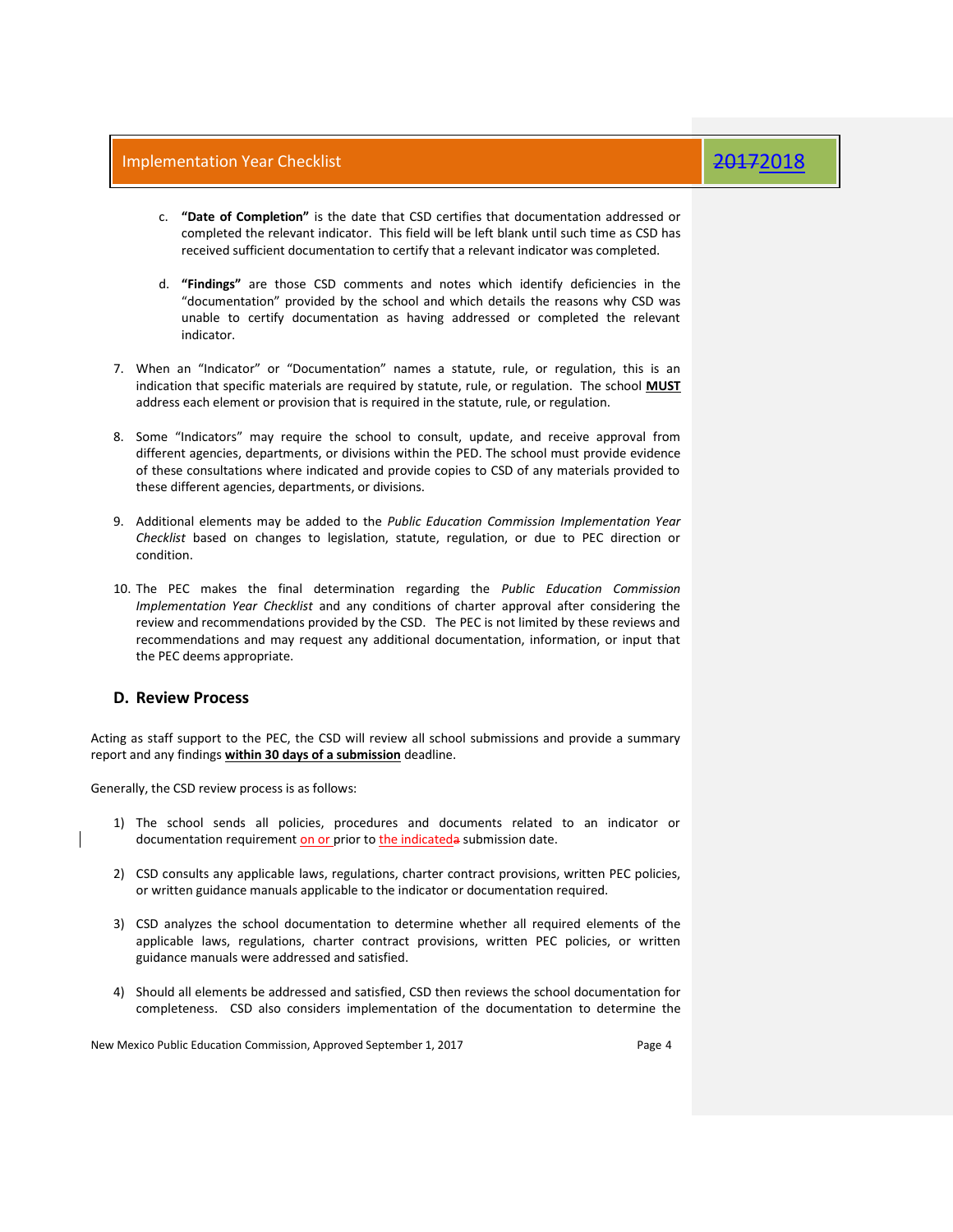feasibility of the documentation, and whether the described program is possible, consistent, and reasonable.

- 5) Finally, CSD reviews implementation and consistency in relationship to all other policies and procedures provided by the school.
- 6) In the case of PEC imposed conditions or application deficiencies, CSD consults the specific named deficiencies in the application and the specific condition imposed by the PEC.
- 7) CSD analyzes the school documentation to determine whether all application deficiencies identified and any PEC imposed conditions were corrected, addressed, or satisfied.

7)8)All documentation re-submitted for additional review and/or revision shall be saved in Word or PDF format with the track changes function enabled, to maintain all changes made to the document until the final draft is reviewed and approved by the PED. All submitted documents must be uploaded through the SharePoint site.

### **Part III. Implementation Year Checklist**

| INDIVIDUAL SCHOOL CONDITIONS TO BE MET PRIOR TO COMMENCEMENT OF |                                  |                   |                 |  |  |  |  |
|-----------------------------------------------------------------|----------------------------------|-------------------|-----------------|--|--|--|--|
| OPERATIONS (MAY 15 <sup>th</sup> )                              |                                  |                   |                 |  |  |  |  |
|                                                                 |                                  | <b>DATE OF</b>    |                 |  |  |  |  |
| <b>INDICATORS</b>                                               | <b>DOCUMENTATION</b>             | <b>COMPLETION</b> | <b>FINDINGS</b> |  |  |  |  |
| C.1. Timely obtain standing                                     |                                  |                   |                 |  |  |  |  |
| as an approved Board of                                         |                                  |                   |                 |  |  |  |  |
| Finance no more than 120                                        |                                  |                   |                 |  |  |  |  |
| days after receiving written                                    |                                  |                   |                 |  |  |  |  |
| notification of the approval                                    | $\Box$ Condition Met.            |                   |                 |  |  |  |  |
| of the new application.                                         |                                  |                   |                 |  |  |  |  |
|                                                                 | PEC Policy, Board of             |                   |                 |  |  |  |  |
| NMSA § 22-8-38;                                                 | Finance Application.             |                   |                 |  |  |  |  |
| NMAC § 6.80.4;                                                  |                                  |                   |                 |  |  |  |  |
| PEC Policy, Board of Finance                                    |                                  |                   |                 |  |  |  |  |
| Application.                                                    |                                  |                   |                 |  |  |  |  |
|                                                                 |                                  |                   |                 |  |  |  |  |
| C.2. Timely secure a facility                                   | <b>School has secured</b>        |                   |                 |  |  |  |  |
| that meets PSFA approval,                                       | <del>a facility that meets</del> |                   |                 |  |  |  |  |
| including condition index,                                      | educational                      |                   |                 |  |  |  |  |
| E-Occupancy, and                                                | occupancy standards              |                   |                 |  |  |  |  |
| ownership or leasing                                            | (E-Occupancy) and                |                   |                 |  |  |  |  |
| requirements no less than                                       | school has provided              |                   |                 |  |  |  |  |
| two weeks prior to the                                          | evidence of an E-                |                   |                 |  |  |  |  |
| scheduled first day of                                          | <del>Occupancy</del>             |                   |                 |  |  |  |  |

New Mexico Public Education Commission, Approved September 1, 2017 **Page 5**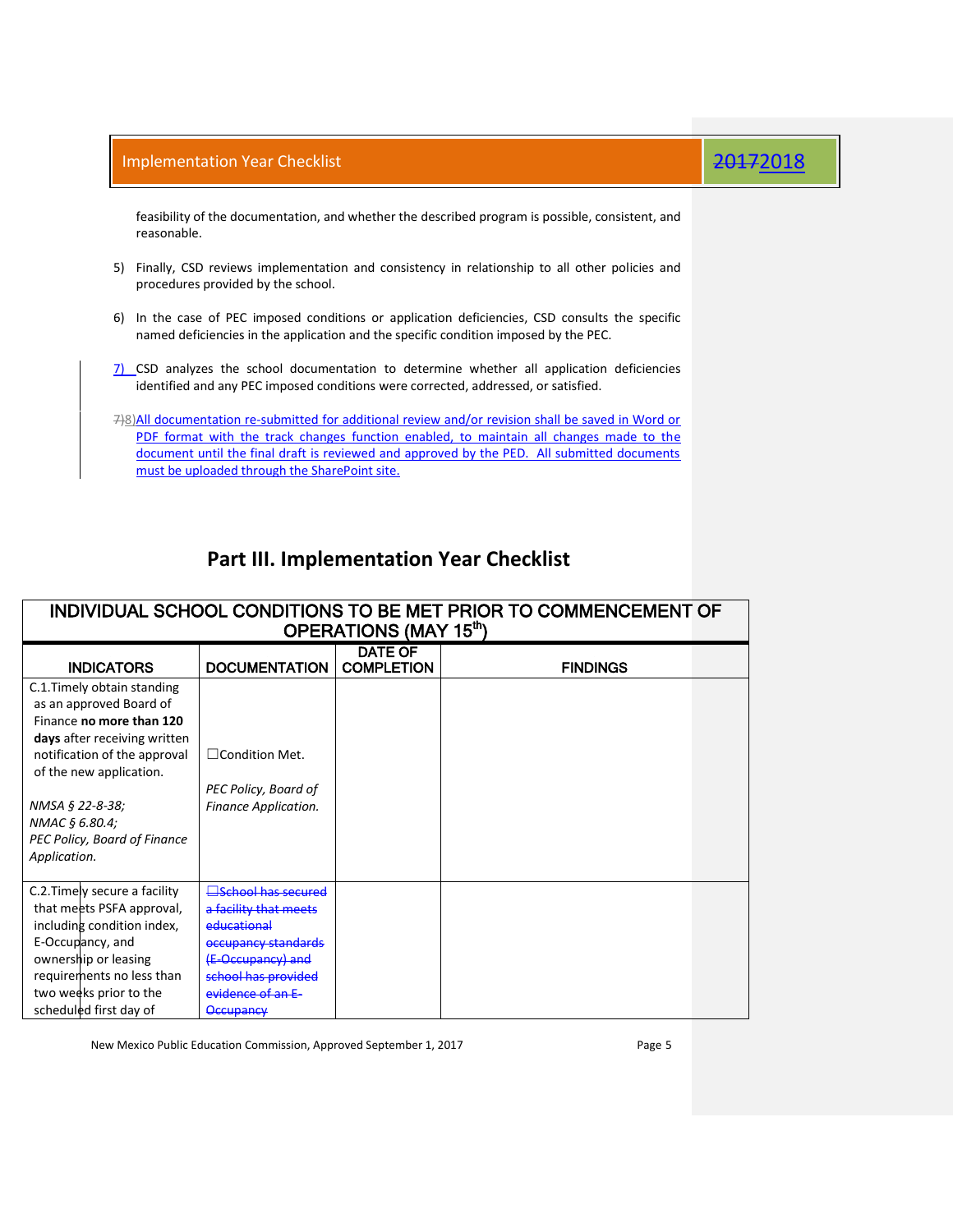| school.                                              | certificate.                                |  |  |
|------------------------------------------------------|---------------------------------------------|--|--|
|                                                      | [Per the PEC's                              |  |  |
| NMSA § 22-8B-4.2                                     | guidance to the                             |  |  |
|                                                      | schools', this                              |  |  |
|                                                      | evidence is required                        |  |  |
|                                                      | two weeks prior to                          |  |  |
|                                                      | opening. Moved the<br>indicator to the last |  |  |
|                                                      | section of the                              |  |  |
|                                                      | checklist]                                  |  |  |
|                                                      | $\Box$ School provides                      |  |  |
|                                                      | either a copy of PSFA                       |  |  |
|                                                      | report that shows                           |  |  |
|                                                      | facility has a                              |  |  |
|                                                      | condition rating                            |  |  |
|                                                      | equal to or better                          |  |  |
|                                                      | than the average                            |  |  |
|                                                      | condition for all New                       |  |  |
|                                                      | Mexico public                               |  |  |
|                                                      | schools for that year                       |  |  |
|                                                      | or the charter school                       |  |  |
|                                                      | has documented                              |  |  |
|                                                      | PSFA approval that                          |  |  |
|                                                      | within eighteen                             |  |  |
|                                                      | months of occupancy                         |  |  |
|                                                      | the school will                             |  |  |
|                                                      | achieve a rating                            |  |  |
|                                                      | equal to or better                          |  |  |
|                                                      | than the average                            |  |  |
|                                                      | <b>New Mexico</b>                           |  |  |
|                                                      | condition index.                            |  |  |
|                                                      | $\Box$ School provides                      |  |  |
|                                                      | assurances to                               |  |  |
|                                                      | demonstrate the                             |  |  |
|                                                      | lease, lease                                |  |  |
|                                                      | purchase, or                                |  |  |
|                                                      | ownership                                   |  |  |
|                                                      | arrangement                                 |  |  |
|                                                      | complies with                               |  |  |
|                                                      | 22-8B-4.2.                                  |  |  |
| C.3.Attend all                                       |                                             |  |  |
| implementation year                                  | □ Condition Met.                            |  |  |
| training and technical<br>assistance sessions hosted |                                             |  |  |
| by CSD.                                              |                                             |  |  |
| C.4.Attend all                                       | □ Condition Met.                            |  |  |
| implementation year                                  |                                             |  |  |
|                                                      |                                             |  |  |

New Mexico Public Education Commission, Approved September 1, 2017 **Page 6**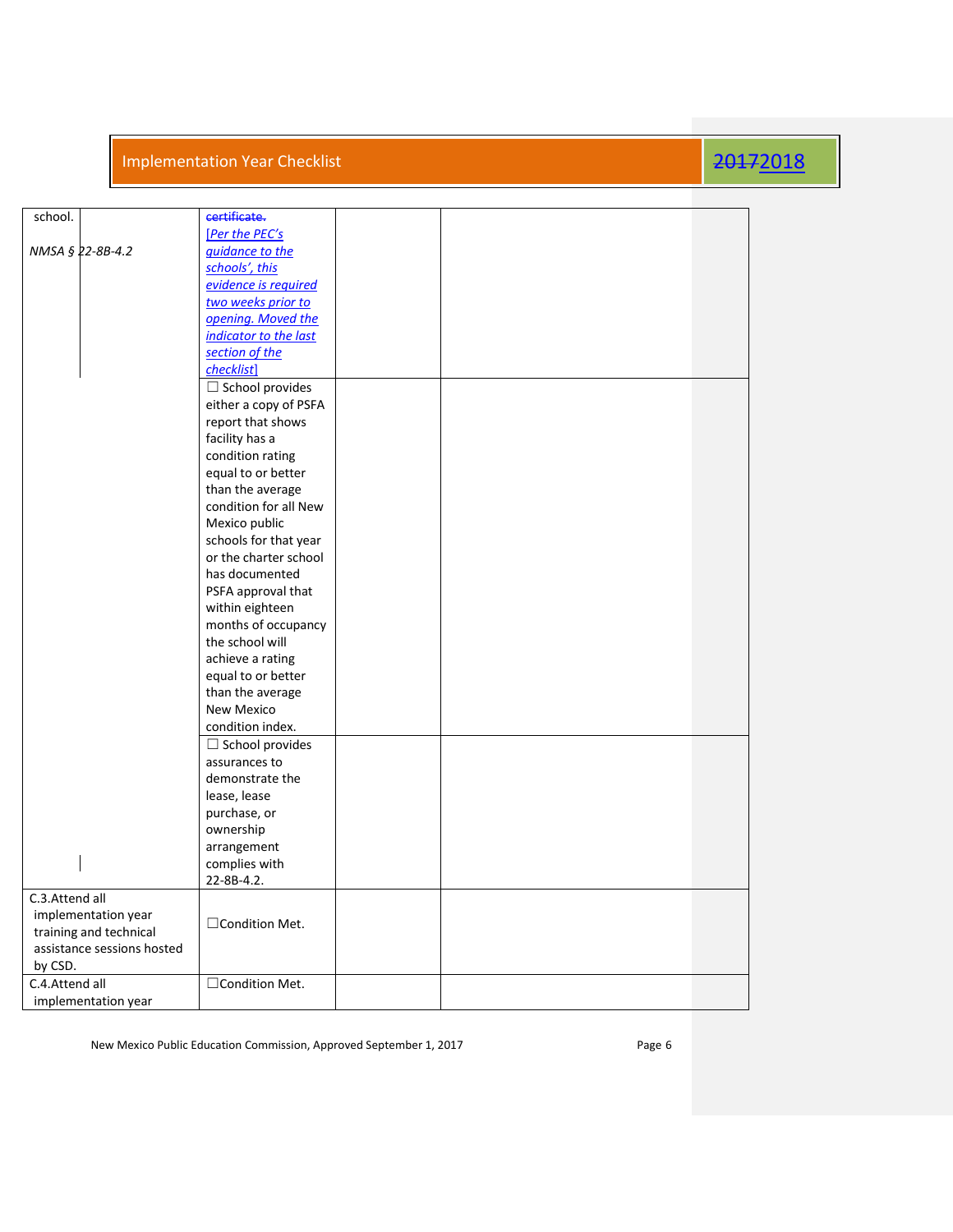| conferences to discuss with<br>CSD any issues, concerns,<br>and findings identified in<br>the Implementation Year<br>Checklist.<br>C.5. Correct all issues<br>concerns, and findings<br>□ Condition Met.<br>identified in the<br><b>Implementation Year</b><br>Checklist.<br>C.6.As part of the contract<br>and framework negotiation<br>and approval process, |
|----------------------------------------------------------------------------------------------------------------------------------------------------------------------------------------------------------------------------------------------------------------------------------------------------------------------------------------------------------------|
|                                                                                                                                                                                                                                                                                                                                                                |
|                                                                                                                                                                                                                                                                                                                                                                |
|                                                                                                                                                                                                                                                                                                                                                                |
|                                                                                                                                                                                                                                                                                                                                                                |
|                                                                                                                                                                                                                                                                                                                                                                |
|                                                                                                                                                                                                                                                                                                                                                                |
|                                                                                                                                                                                                                                                                                                                                                                |
|                                                                                                                                                                                                                                                                                                                                                                |
|                                                                                                                                                                                                                                                                                                                                                                |
|                                                                                                                                                                                                                                                                                                                                                                |
|                                                                                                                                                                                                                                                                                                                                                                |
|                                                                                                                                                                                                                                                                                                                                                                |
|                                                                                                                                                                                                                                                                                                                                                                |
| obtain the PEC approval of                                                                                                                                                                                                                                                                                                                                     |
| any substantial proposed                                                                                                                                                                                                                                                                                                                                       |
| □Condition Met.<br>changes to the educational                                                                                                                                                                                                                                                                                                                  |
|                                                                                                                                                                                                                                                                                                                                                                |
| model, staffing,                                                                                                                                                                                                                                                                                                                                               |
| organizational, and                                                                                                                                                                                                                                                                                                                                            |
| governance plan, or finance                                                                                                                                                                                                                                                                                                                                    |
| plan that were presented In                                                                                                                                                                                                                                                                                                                                    |
| the application.                                                                                                                                                                                                                                                                                                                                               |
| C.7. Address and correct any                                                                                                                                                                                                                                                                                                                                   |
| application deficiencies that                                                                                                                                                                                                                                                                                                                                  |
| were noted by both the                                                                                                                                                                                                                                                                                                                                         |
| PED and the PEC.<br>□Condition Met.                                                                                                                                                                                                                                                                                                                            |
|                                                                                                                                                                                                                                                                                                                                                                |
|                                                                                                                                                                                                                                                                                                                                                                |
|                                                                                                                                                                                                                                                                                                                                                                |
|                                                                                                                                                                                                                                                                                                                                                                |
| SUMMARY REPORT - CONDITIONS                                                                                                                                                                                                                                                                                                                                    |
|                                                                                                                                                                                                                                                                                                                                                                |
|                                                                                                                                                                                                                                                                                                                                                                |
|                                                                                                                                                                                                                                                                                                                                                                |
|                                                                                                                                                                                                                                                                                                                                                                |
|                                                                                                                                                                                                                                                                                                                                                                |
|                                                                                                                                                                                                                                                                                                                                                                |
|                                                                                                                                                                                                                                                                                                                                                                |
|                                                                                                                                                                                                                                                                                                                                                                |

| <b>INDICATORS</b> | <b>DOCUMENTATION</b> | Date<br>Complete | <b>FINDINGS/COMMENTS</b>     |  |
|-------------------|----------------------|------------------|------------------------------|--|
|                   |                      |                  | ITEMS DUE BY NOVEMBER 15th ! |  |

New Mexico Public Education Commission, Approved September 1, 2017 **Page 7** Page 7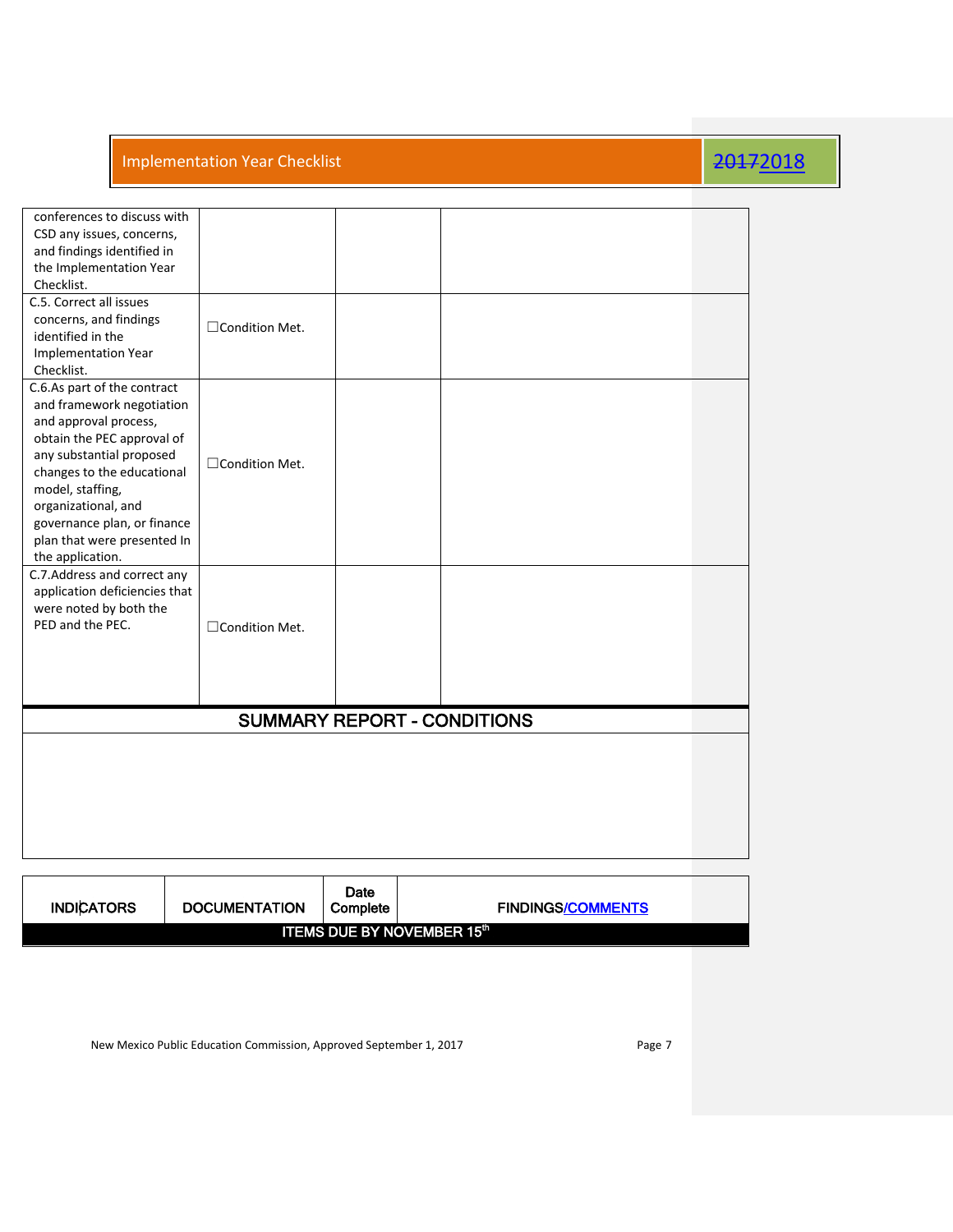| 11-15.1.Governing<br>Board established<br>and operating<br>according to bylaws<br>and in accordance<br>with the Open<br>Meetings Act.<br>NMSA § 22-8b-4;              | $\Box$ Provide list of<br>governing body<br>members. Include the<br>governing body positions<br>to be held, either a place<br>of residence or work, and<br>contact information.                                                                                    |  |  |
|-----------------------------------------------------------------------------------------------------------------------------------------------------------------------|--------------------------------------------------------------------------------------------------------------------------------------------------------------------------------------------------------------------------------------------------------------------|--|--|
| NMSA § 22-8-12.3;<br>NMSA § 10-15-1;<br>NMSA § 14-2-1, et<br>seq.<br><b>Charter Contract</b><br><del>§4.04 (c).</del><br><b>New Charter Contract</b><br>Section 4.(5) | $\Box$ Names of any<br>sponsoring organizations<br>or foundations. (This<br>includes prospective<br>organizations that will be<br>established upon<br>completion of the<br>planning year), name of<br>the principal officers, and<br>their contact<br>information. |  |  |
|                                                                                                                                                                       | $\square$ School bylaws.                                                                                                                                                                                                                                           |  |  |
|                                                                                                                                                                       | $\Box$ Bylaws - Provision for<br>replacing and removing<br>members.                                                                                                                                                                                                |  |  |
|                                                                                                                                                                       | $\Box$ Bylaws - Provision for<br>creating required audit<br>and finance committees.<br>NMSA § 22-8-12.3                                                                                                                                                            |  |  |
|                                                                                                                                                                       | $\Box$ Audit and Finance<br>Committee - Provide<br>evidence that<br>committees have been<br>formed, have scheduled<br>meetings, and list of<br>committee membership.<br>NMSA § 22-8-12.3                                                                           |  |  |
|                                                                                                                                                                       | $\Box$ Provide evidence that<br>public notice of<br>Governing Body meetings<br>is being posted.                                                                                                                                                                    |  |  |

New Mexico Public Education Commission, Approved September 1, 2017 **Page 8** Page 8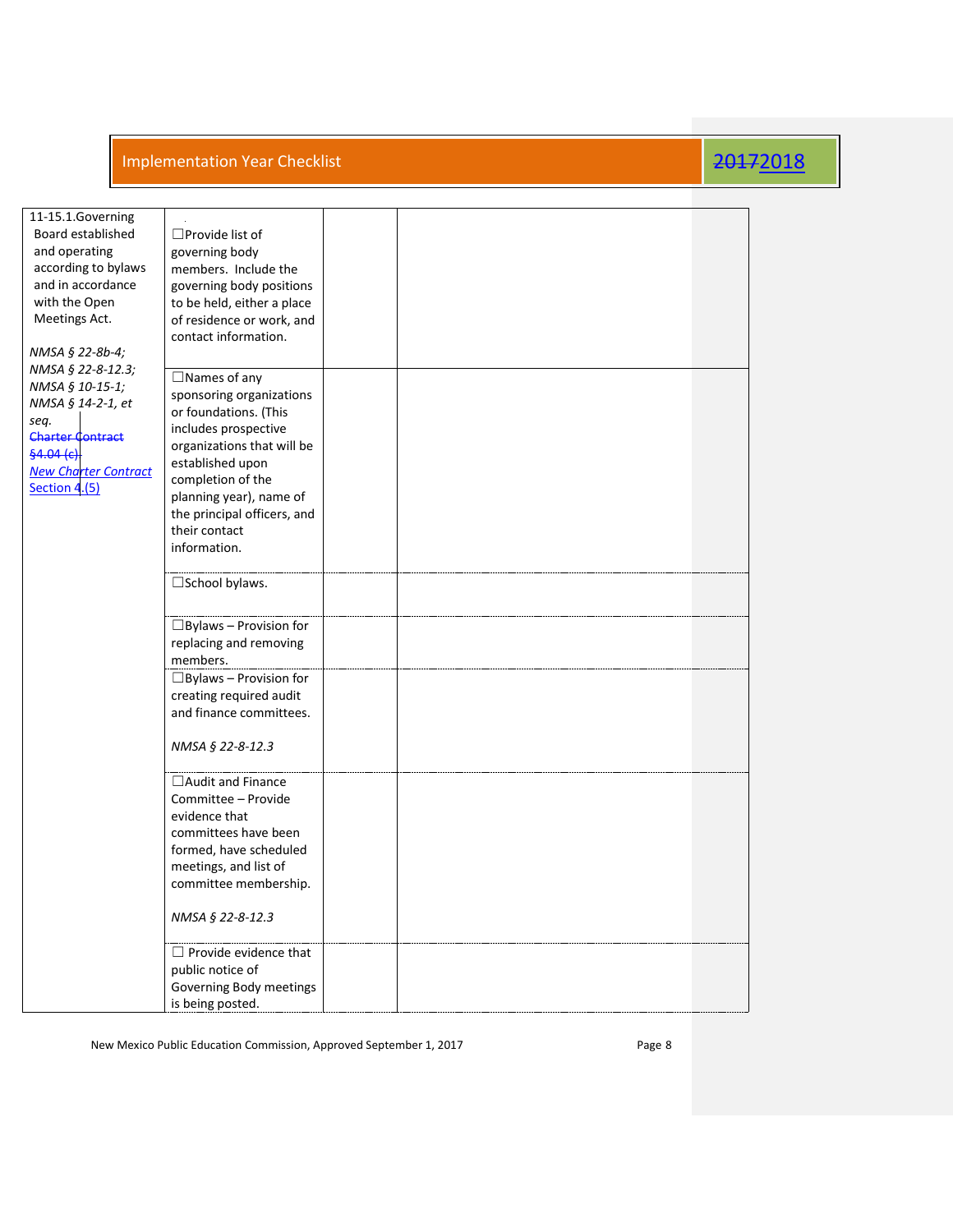|                                                                                                  | Additionally, if a website<br>is being used to post<br>notice then provide<br>website address.                                                                    |  |  |  |
|--------------------------------------------------------------------------------------------------|-------------------------------------------------------------------------------------------------------------------------------------------------------------------|--|--|--|
|                                                                                                  | $\square$ Provide meeting<br>agendas that comply<br>with state law.                                                                                               |  |  |  |
|                                                                                                  | NMSA § 10-15-1, et seq.                                                                                                                                           |  |  |  |
|                                                                                                  | $\Box$ School IPRA policy and<br>procedures that comply<br>with state law.                                                                                        |  |  |  |
|                                                                                                  | NMSA § 14-2-1, et seq.                                                                                                                                            |  |  |  |
| 11-15.2. Initial Basic<br><b>Operating Policies</b><br>and Procedures have<br>been developed and | $\square$ School conflict of<br>interest policy and<br>procedures.                                                                                                |  |  |  |
| approved by<br>Governing Body.                                                                   | NMSA § 22-8B-5.2.                                                                                                                                                 |  |  |  |
| Charter Contract §<br>8.10; Charter Contract                                                     | □ Anti-nepotism policy<br>and procedures.                                                                                                                         |  |  |  |
| <del>§ 8.11; Charter</del><br>Contract § 8.14;                                                   | NMSA § 22-8B-10.                                                                                                                                                  |  |  |  |
| Charter Contract §<br>8.17.<br><b>New Charter Contract</b>                                       | □ Background check<br>policy and procedures.                                                                                                                      |  |  |  |
| Section 6                                                                                        | NMSA §§ 22-10A-5.                                                                                                                                                 |  |  |  |
|                                                                                                  | □School FERPA policy<br>and procedures.                                                                                                                           |  |  |  |
|                                                                                                  | 20 U.S.C. § 1232g.                                                                                                                                                |  |  |  |
|                                                                                                  | □School Complaint and<br><b>Grievance Policy</b><br>including a process for<br>receiving and resolving<br>community, parental,<br>and other public<br>complaints. |  |  |  |
|                                                                                                  |                                                                                                                                                                   |  |  |  |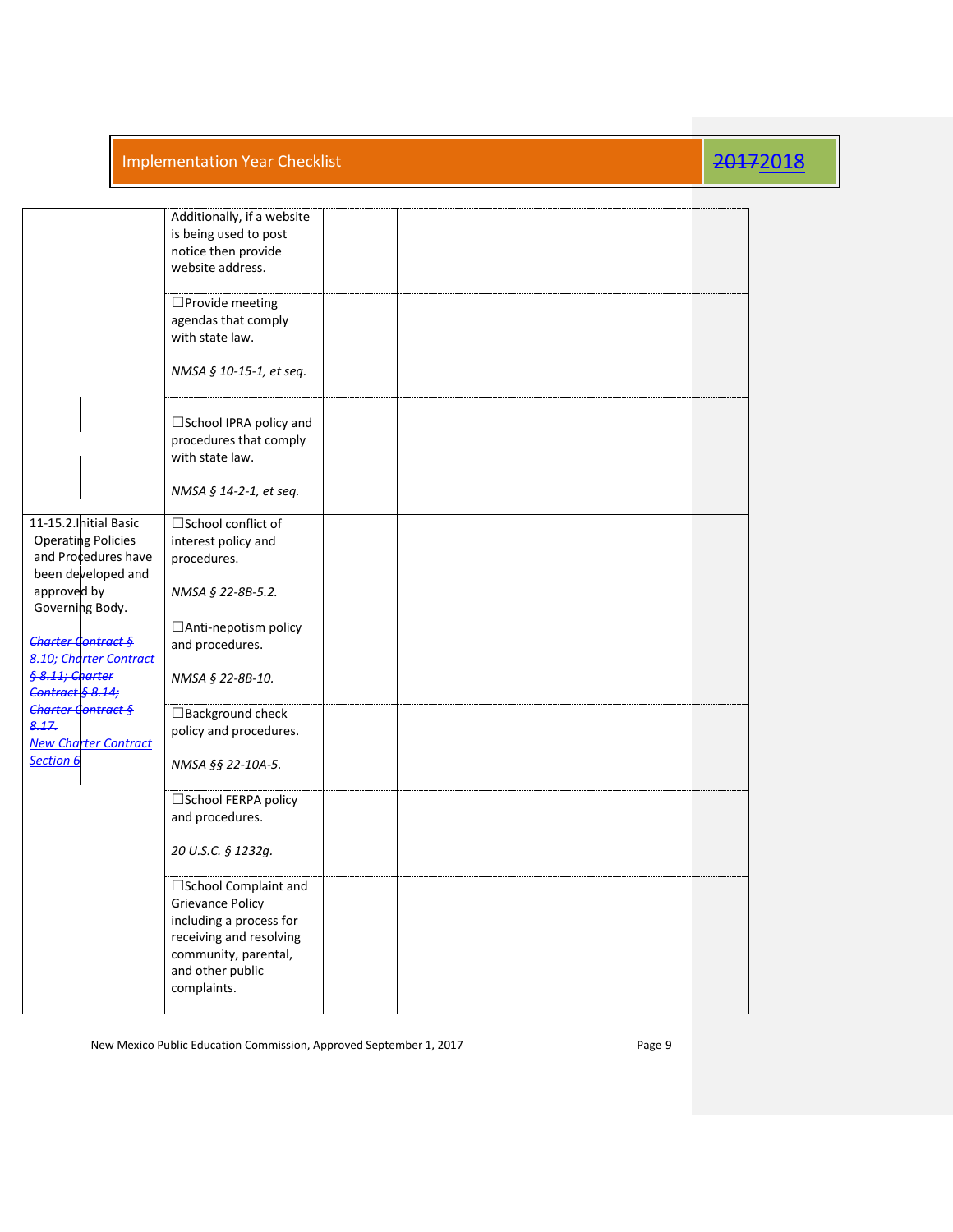|                                                        | $\Box$ Volunteer policies and<br>procedures.<br>NMAC § 6.50.18.8.                                                                                                                                                                                                                                                                                   |  |  |
|--------------------------------------------------------|-----------------------------------------------------------------------------------------------------------------------------------------------------------------------------------------------------------------------------------------------------------------------------------------------------------------------------------------------------|--|--|
| 11-15.3.Budget<br>Approval.<br>NMAC § 6.20.2.9.        | $\Box$ An identified date for<br>a scheduled Governing<br>Body Meeting when the<br>Governing Body plans to<br>review and approve the<br>Budget at an open<br>meeting.<br>(Should be after the May<br>$15th$ final enrollment<br>adjustments, but must be<br>before the June 20 <sup>th</sup><br>regulatory deadline.).                              |  |  |
| 11-15.4.School<br>Development Plans.<br>NMAC § 6.29.1. | $\Box$ Written curriculum<br>development plan.<br>Includes 1) timeline, 2)<br>success benchmarks, and<br>3) responsible parties to<br>ensure development of<br>entire curriculum that<br>was identified in the<br>application and aligned<br>to school mission and<br>goals, NMCCSS, and NM<br>Content Standards prior<br>to May $15^{\text{th}}$ . |  |  |
|                                                        | □ Written Special<br><b>Population Services</b><br>development plan, to<br>ensure development of<br>plans, policies, and<br>procedures to serve<br>special education, ELL,<br>and 504 Plans.                                                                                                                                                        |  |  |
| 11-15.5. Detailed<br>Staffing Plan.<br>NMAC § 6.29.1.  | $\Box$ Written process and<br>plan that details how the<br>governing body will<br>identify, recruit, and hire                                                                                                                                                                                                                                       |  |  |

New Mexico Public Education Commission, Approved September 1, 2017 **Page 10** Page 10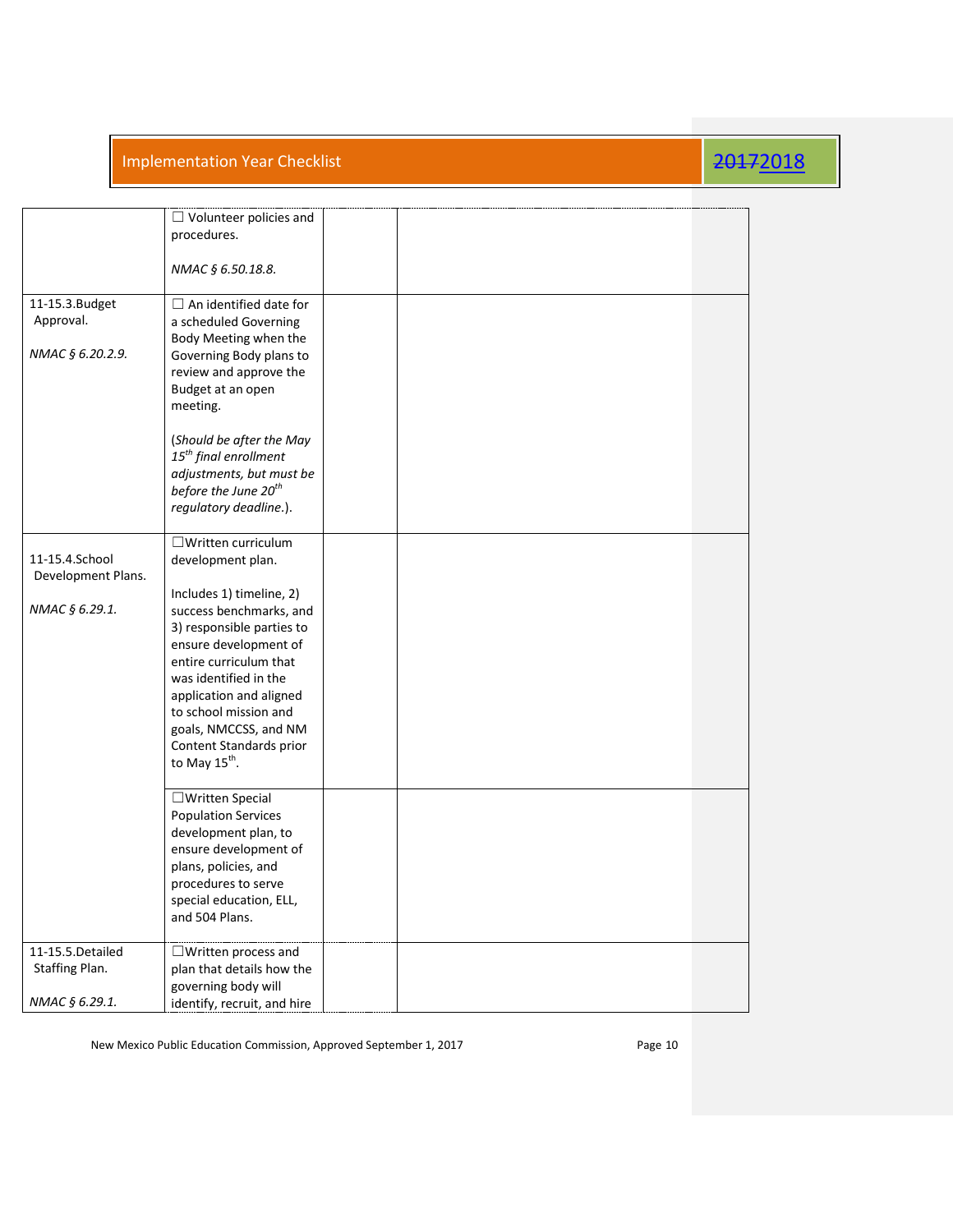| a prospective head                           |  |  |
|----------------------------------------------|--|--|
| administrator.                               |  |  |
|                                              |  |  |
| (Note: A narrative may                       |  |  |
| have already been                            |  |  |
| included in the charter                      |  |  |
| application. This                            |  |  |
| documentation                                |  |  |
| requirement is for the                       |  |  |
| school to review the                         |  |  |
| school's process and plan                    |  |  |
| and provide a current,                       |  |  |
| up-to date plan that                         |  |  |
| includes responsible                         |  |  |
| parties, timelines, and                      |  |  |
| action steps that the                        |  |  |
| school plans on                              |  |  |
| implementing.)                               |  |  |
|                                              |  |  |
| $\Box$ The school                            |  |  |
| administration, school                       |  |  |
| mission, and legal                           |  |  |
| (licensing) criteria that                    |  |  |
| will be used to evaluate a                   |  |  |
| head administrator.                          |  |  |
|                                              |  |  |
| $\Box$ A detailed timeline for               |  |  |
| recruiting, interviewing,                    |  |  |
| selection, conducting                        |  |  |
| background checks, and                       |  |  |
| signing of a contract for                    |  |  |
| the head administrator                       |  |  |
| that must be completed                       |  |  |
| prior to May 15 <sup>th</sup> .              |  |  |
|                                              |  |  |
| $\Box$ A list of all prospective             |  |  |
| staff positions and a                        |  |  |
| description of the                           |  |  |
| required licensure for                       |  |  |
| each position.                               |  |  |
|                                              |  |  |
|                                              |  |  |
| SUMMARY REPORT - ITEMS DUE BY NOVEMBER 15th. |  |  |
|                                              |  |  |
|                                              |  |  |
|                                              |  |  |
|                                              |  |  |
|                                              |  |  |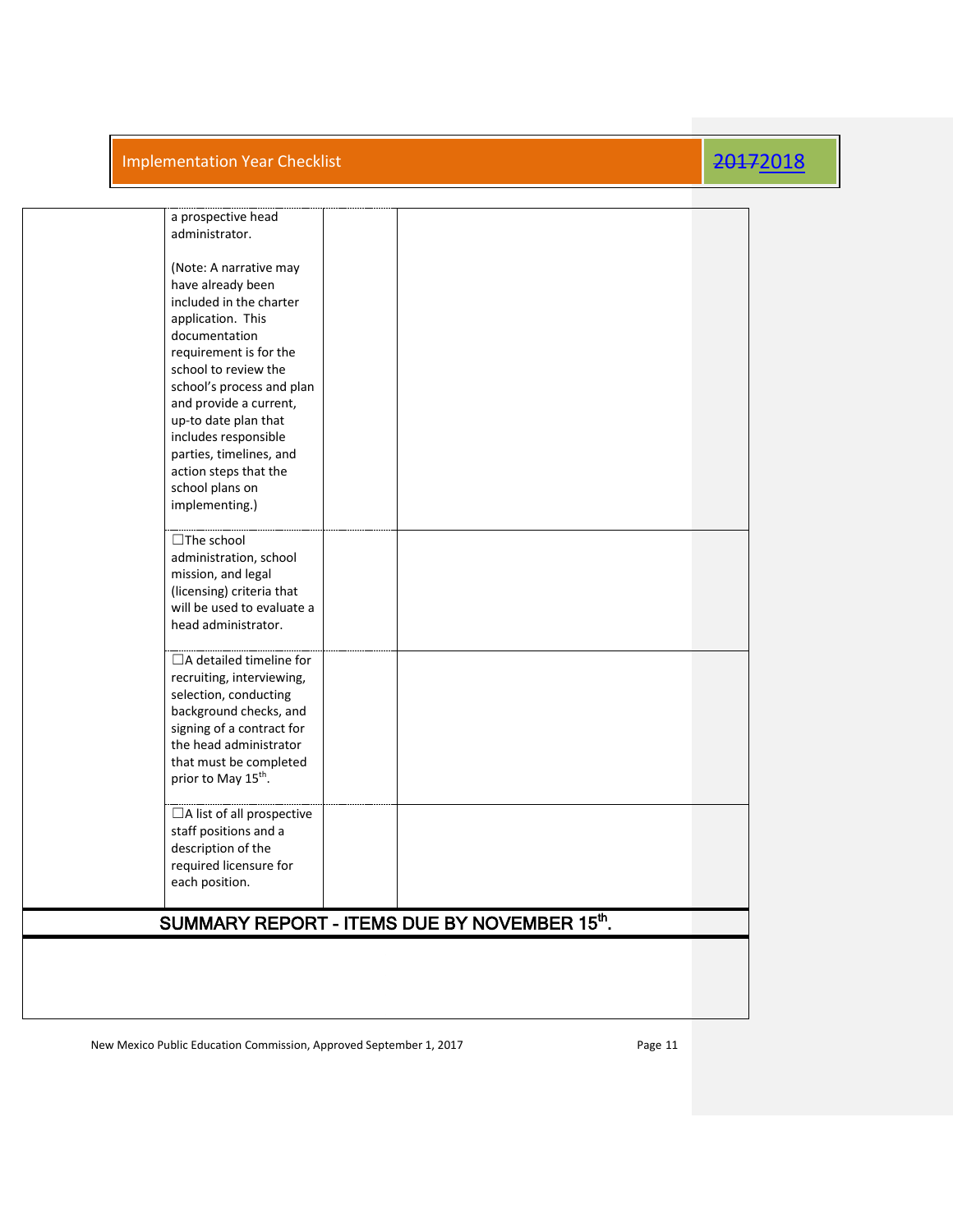| 11-15.6. Attend all<br>$\square$ School conferenced<br>planning year<br>with CSD within 10 days<br>conferences to                                                       |
|-------------------------------------------------------------------------------------------------------------------------------------------------------------------------|
| of receiving the<br>November 15 <sup>th</sup> Summary<br>discuss issues,<br>concerns, and<br>Report.<br>findings identified in<br>the Implementation<br>Year Checklist. |

| <b>INDICATORS</b>                                                                                                                                                                  | <b>DOCUMENTATION</b>                                                                                                                                                                                                                                                               | <b>Date</b><br>Complete | <b>FINDINGS/COMMENTS</b>       | <b>Formatted Table</b> |  |
|------------------------------------------------------------------------------------------------------------------------------------------------------------------------------------|------------------------------------------------------------------------------------------------------------------------------------------------------------------------------------------------------------------------------------------------------------------------------------|-------------------------|--------------------------------|------------------------|--|
|                                                                                                                                                                                    |                                                                                                                                                                                                                                                                                    |                         | <b>ITEMS DUE BY MARCH 1st.</b> |                        |  |
| Resolve all<br>$3-1.1.$<br>findings with the<br><b>Implementation Year</b><br>Checklist.                                                                                           | $\Box$ Revised policies and<br>provided additional<br>documentation to<br>address and resolve all<br>findings, issues, and<br>concerns identified in the<br>November 15 <sup>th</sup> review or<br>discussed during the<br>November 15 <sup>th</sup><br>conference.                |                         |                                |                        |  |
| $3 - 1.2$ .<br>Governing<br>Board established<br>and complying with<br>PEC notification<br>requirements.<br>PEC Policy, Charter<br><b>School Governing</b><br><b>Body Changes.</b> | $\Box$ Review the PEC Policy,<br><b>Charter School Governing</b><br><b>Body Changes document</b><br>and provide notice<br>regarding any changes to<br>the Governing Body<br>which have occurred<br>since 11.15.<br>PEC Policy, Charter<br><b>School Governing Body</b><br>Changes. |                         |                                |                        |  |
| Membership<br>$3-1.3.$<br>Projections.<br>NMSA § 22-8-12.1.                                                                                                                        | $\Box$ Provide the projected<br>student membership for<br>the upcoming school year<br>to the School Budget<br>Bureau and to CSD.                                                                                                                                                   |                         |                                |                        |  |

New Mexico Public Education Commission, Approved September 1, 2017 **Page 12** Page 12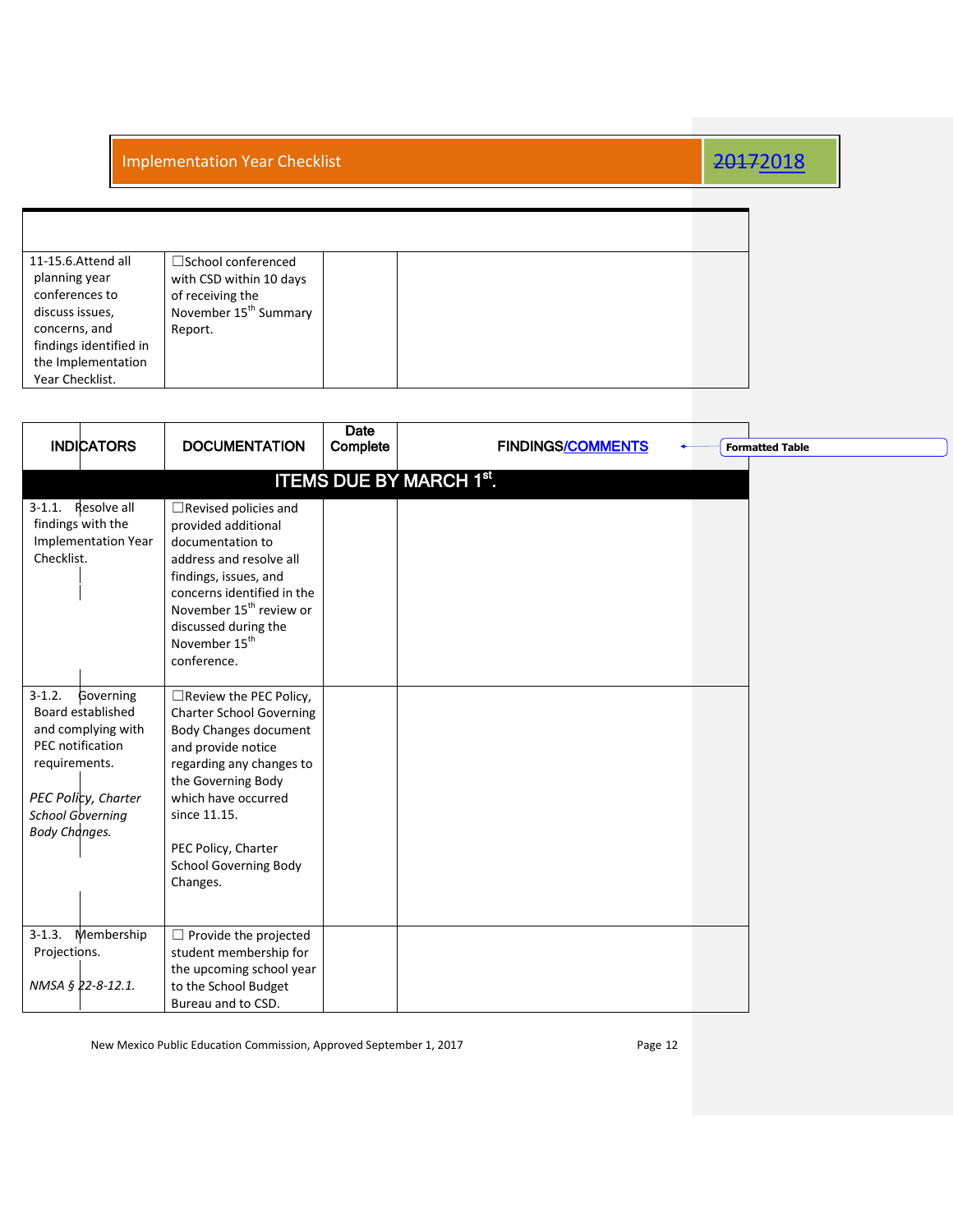|  |  | Implementation Year Checklist |
|--|--|-------------------------------|

## 2017<sub>2018</sub>

|                                                                                                                                                                   | Projections should<br>indicate number of<br>projected students by<br>grade level. Membership<br>projections <b>must</b> also<br>detail what evidence and<br>basis there is for this<br>projection. |  |  |
|-------------------------------------------------------------------------------------------------------------------------------------------------------------------|----------------------------------------------------------------------------------------------------------------------------------------------------------------------------------------------------|--|--|
|                                                                                                                                                                   | (Please be aware, if<br>insufficient evidence or<br>basis is provided then the<br>School Budget Bureau<br>may elect to reduce the<br>projected enrollment)                                         |  |  |
|                                                                                                                                                                   | □ Current Enrollment<br>and current enrollment<br>as a percentage of<br>membership projections<br>on file with the School<br>Budget Bureau. A copy<br>must be sent to the CSD.                     |  |  |
| <b>Budget Plan.</b><br>$3 - 1.4$ .<br>The budget plan<br>should be done using<br>the most current<br>Uniform Chart of<br>Accounts (UCOA).<br>NMAC § 6.20.2.13(C). | $\Box$ Budget plan based on<br>projected enrollment<br>submitted to the School<br>Budget Bureau. A copy<br>must be sent to -CSD.                                                                   |  |  |
| Enrollment<br>$3-1.5.$<br>processes and<br>policies that comply<br>with state and<br>federal requirements.                                                        | $\Box$ Detailed enrollment,<br>admission, and lottery<br>policy.<br>See CSD FAQ: Lottery                                                                                                           |  |  |
| NMSA § 22-8B-4.1;<br>NMAC § 6.80.4.19;<br>NMAC § 6.80.4.13;<br><b>Charter Contract 8.03</b><br>19                                                                 | $\Box$ All necessary forms for<br>enrollment, admission,<br>and lottery, including<br>admission application<br>and lottery forms.                                                                  |  |  |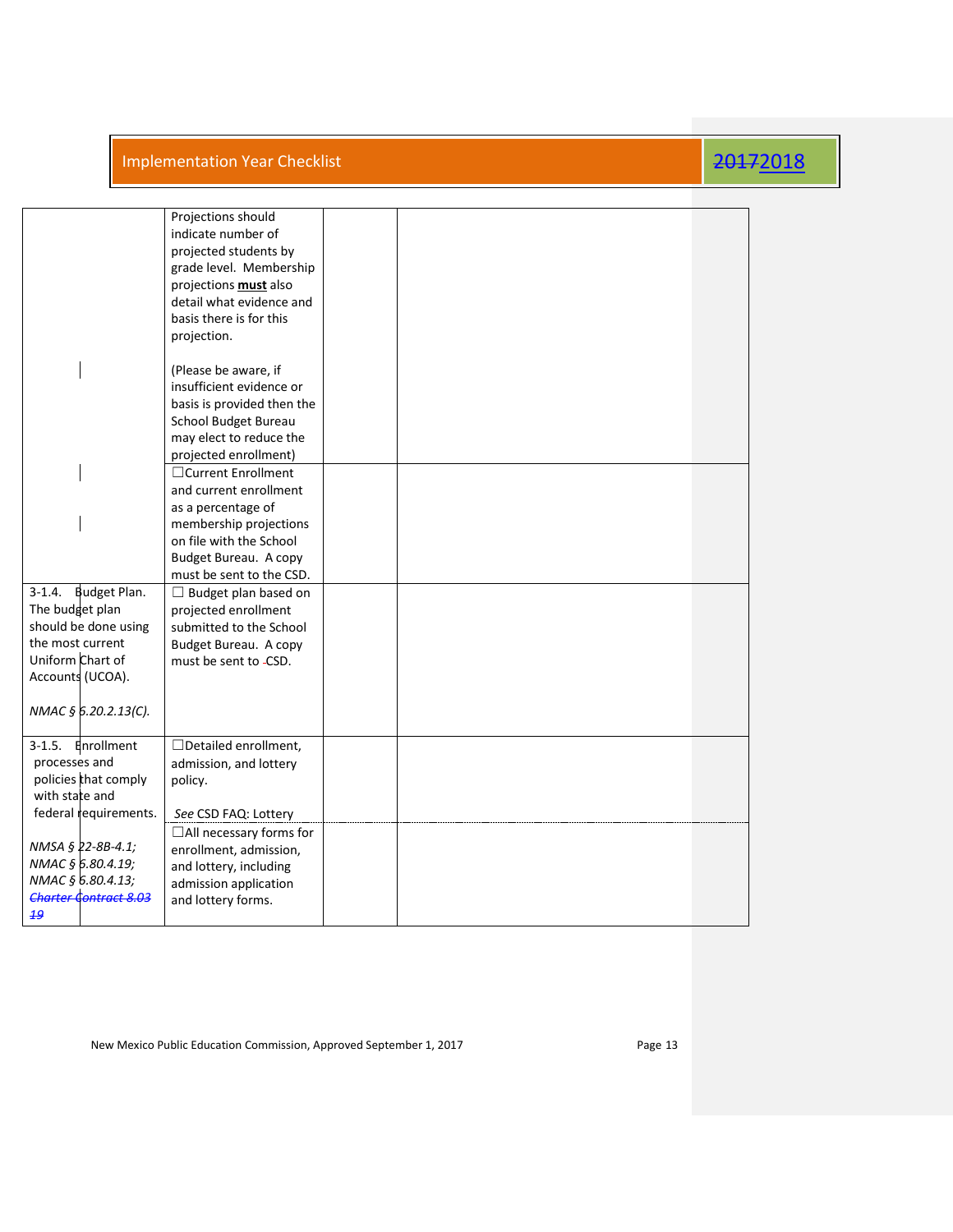| <b>New Charter Contract</b><br><b>Section 5.(3)</b>                                                                                                                                             | $\square$ Evidence that school is<br>advertising with<br>newspapers, bulletin<br>boards, and other<br>methods.                                                                                                                                                                                                                                                                                                                                                                              |  |  |
|-------------------------------------------------------------------------------------------------------------------------------------------------------------------------------------------------|---------------------------------------------------------------------------------------------------------------------------------------------------------------------------------------------------------------------------------------------------------------------------------------------------------------------------------------------------------------------------------------------------------------------------------------------------------------------------------------------|--|--|
| Status report<br>3-1.6.<br>on the development<br>and acquisition of<br>facilities that meet E-<br>Occupancy, NMCI<br>requirements, and<br>ownership/lease<br>requirements.<br>NMSA § 22-8B-4.2. | □ Provide status report<br>that details:<br>Expected date of<br>1)<br>receiving E-<br>Occupancy<br>certificate.<br>2) Any current<br>outstanding<br>construction items<br>that must be<br>completed before E-<br>Occupancy can occur.<br>3) NMCI score OR<br>expected date of<br>receiving NMCI<br>score.<br>4) Approval from PSFA<br>regarding<br>ownership/lease<br>requirements OR<br>identify outstanding<br>items that must be<br>completed before<br>PSFA approval can be<br>secured. |  |  |
|                                                                                                                                                                                                 | $\Box$ Provide evidence that<br>contact has been made<br>with PSFA regarding the<br>facilities plan and that<br>contact has been made<br>within the last 30 days.                                                                                                                                                                                                                                                                                                                           |  |  |
| Financial<br>$3-1.7.$<br>Control.                                                                                                                                                               | $\Box$ Provide adequate<br><b>Internal Control</b><br>Procedures                                                                                                                                                                                                                                                                                                                                                                                                                            |  |  |

New Mexico Public Education Commission, Approved September 1, 2017 Page 14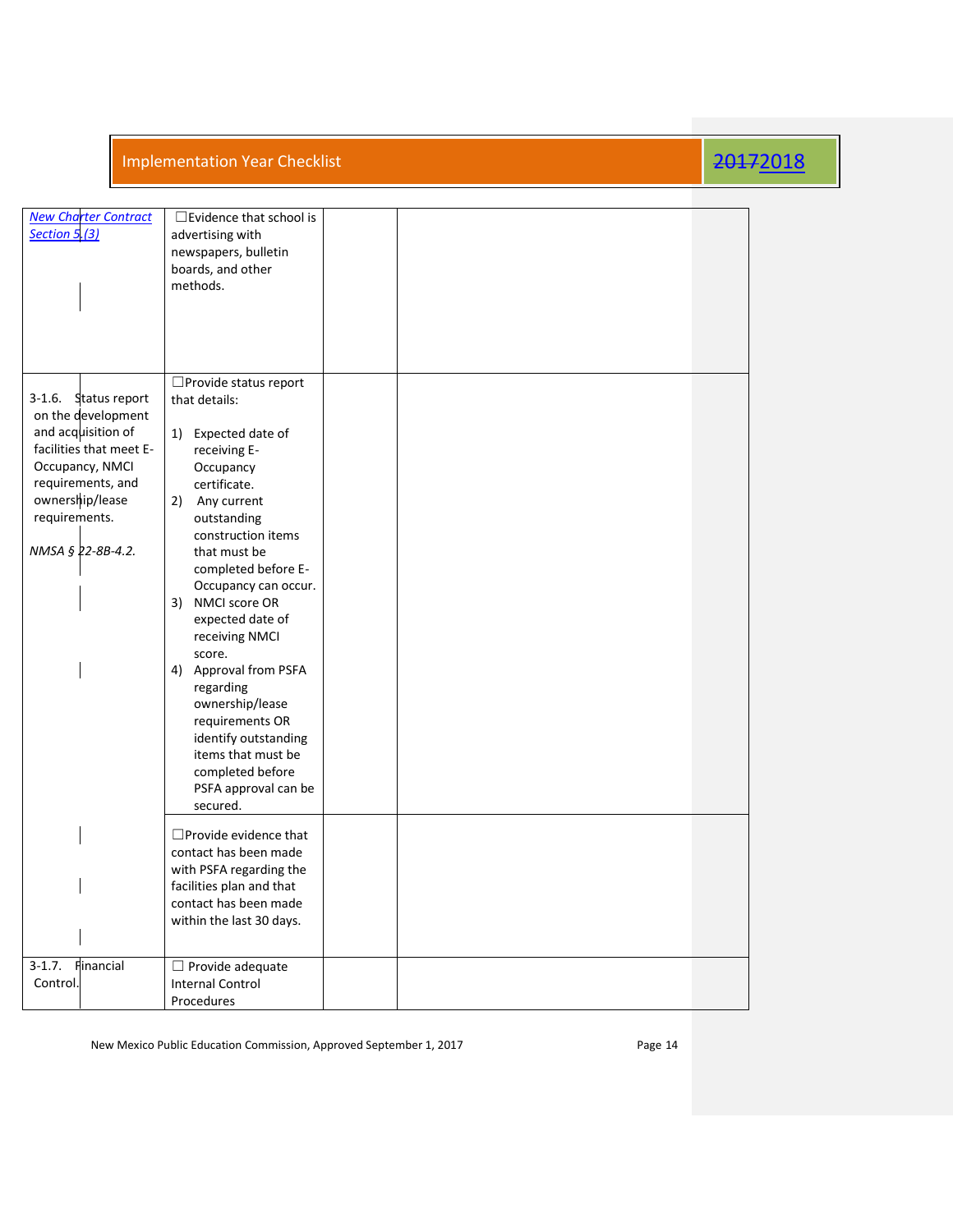|                                                                                                        | NMAC § <del>§</del><br>$6.20.2.11 - 6.20.2.18$ .                                                                                                                                                                                       |  |  |  |
|--------------------------------------------------------------------------------------------------------|----------------------------------------------------------------------------------------------------------------------------------------------------------------------------------------------------------------------------------------|--|--|--|
|                                                                                                        | $\Box$ Establish and<br>implement written<br>procurement procedures<br>consistent with state and<br>federal law and<br>regulations.                                                                                                    |  |  |  |
|                                                                                                        | NMAC § 6.20.2.17;<br>34 CFR 74.44.                                                                                                                                                                                                     |  |  |  |
| Mandatory<br>3-1.8.<br>operational policies<br>and procedures have<br>been developed.                  | □ Compulsory school<br>attendance policies and<br>procedures.                                                                                                                                                                          |  |  |  |
| Charter Contract §<br>3.01; Charter Contract<br>64.02.<br><b>New Charter Contract</b><br>Section 5.(3) | NMSA § 22-12-2 et seq.<br>$\Box$ Compulsory school<br>attendance policies and<br>procedures - Provision to<br>conduct early<br>intervention for students<br>who have accumulated<br>five (5) unexcused<br>absences.<br>NMSA § 22-12-9. |  |  |  |
|                                                                                                        | Compulsory school<br>attendance policies and<br>procedures - Provision to<br>notify the probation<br>office of the judicial<br>district where the<br>student resides following<br>notice of habitual<br>truancy.                       |  |  |  |
|                                                                                                        | NMSA § 22-12-7.<br>□Tobacco free policies                                                                                                                                                                                              |  |  |  |
|                                                                                                        | and procedures.<br>NMAC § 6.12.4.                                                                                                                                                                                                      |  |  |  |
|                                                                                                        | $\Box$ Bullying prevention                                                                                                                                                                                                             |  |  |  |

New Mexico Public Education Commission, Approved September 1, 2017 **Page 15** Page 15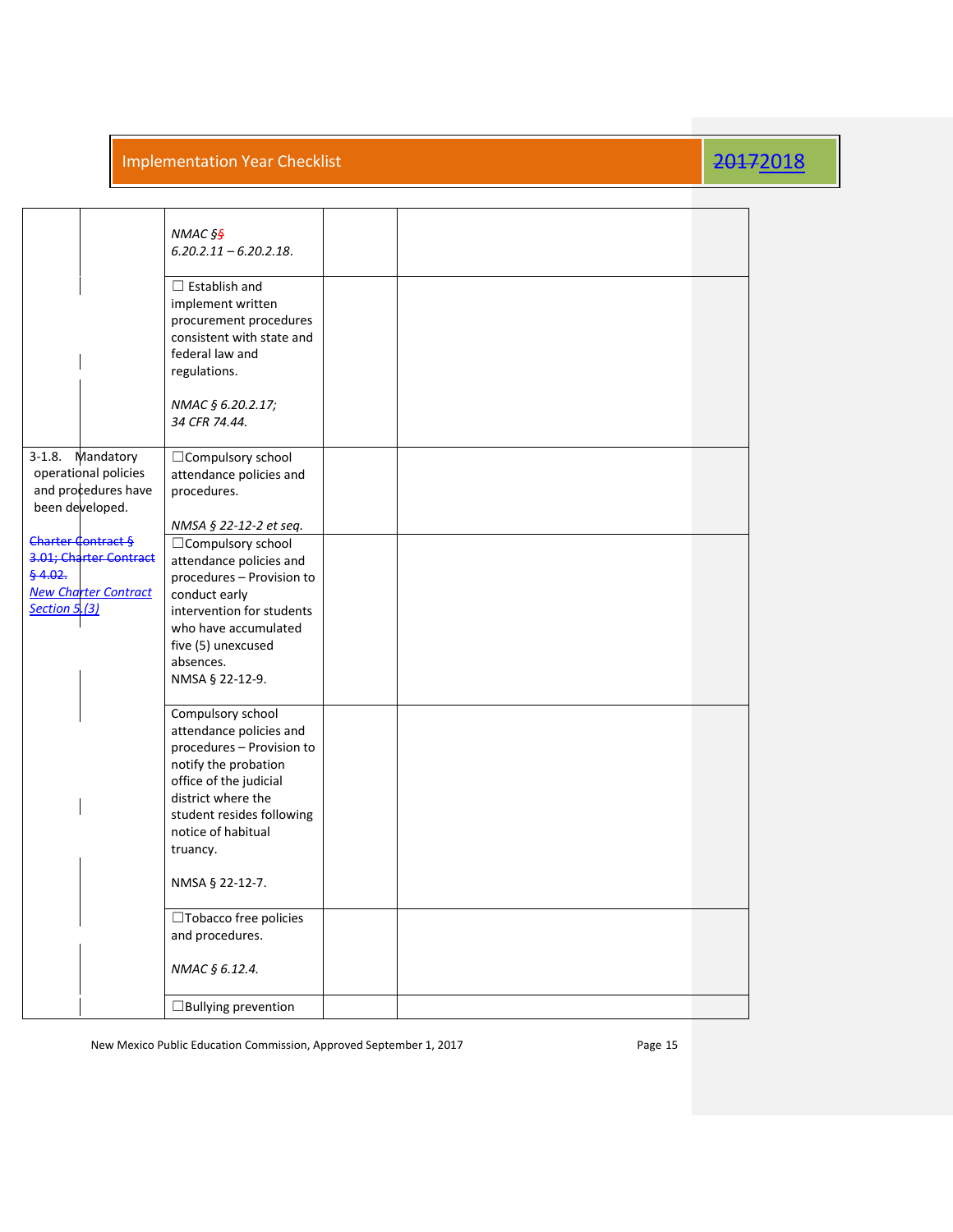| policies and procedures.                                                                                                                                                                                  |  |  |
|-----------------------------------------------------------------------------------------------------------------------------------------------------------------------------------------------------------|--|--|
| NMAC § 6.12.7.                                                                                                                                                                                            |  |  |
| $\Box$ Dual credit policies and<br>procedures.                                                                                                                                                            |  |  |
| NMAC § 6.30.7.8.                                                                                                                                                                                          |  |  |
| $\Box$ Distance learning<br>policies and procedures.                                                                                                                                                      |  |  |
| NMAC § 6.30.8.                                                                                                                                                                                            |  |  |
| □ Grade change policies<br>and procedures.                                                                                                                                                                |  |  |
| NMAC § 6.30.10                                                                                                                                                                                            |  |  |
| □Policies, procedures,<br>and any forms for<br>ensuring parental access<br>to information regarding<br>professional<br>qualifications of teachers,<br>instructional support<br>providers, and principals. |  |  |
| NMSA § 22-10A-16.                                                                                                                                                                                         |  |  |
| $\Box$ Student information<br>system security policies<br>and procedures.                                                                                                                                 |  |  |
| NMAC § 6.19.5.8.                                                                                                                                                                                          |  |  |
| □Staff discipline policies<br>and procedures.<br>NMAC § 6.69.2.8.                                                                                                                                         |  |  |
| $\square$ Policy, process, or plan<br>to disseminate "Code of<br>Ethics" and "Code of<br>Professional Conduct" to<br>all licensed employees.                                                              |  |  |
| NMAC § <del>§</del><br>6.60.9.81., 6.60.9.9.                                                                                                                                                              |  |  |

New Mexico Public Education Commission, Approved September 1, 2017 **Page 16** Page 16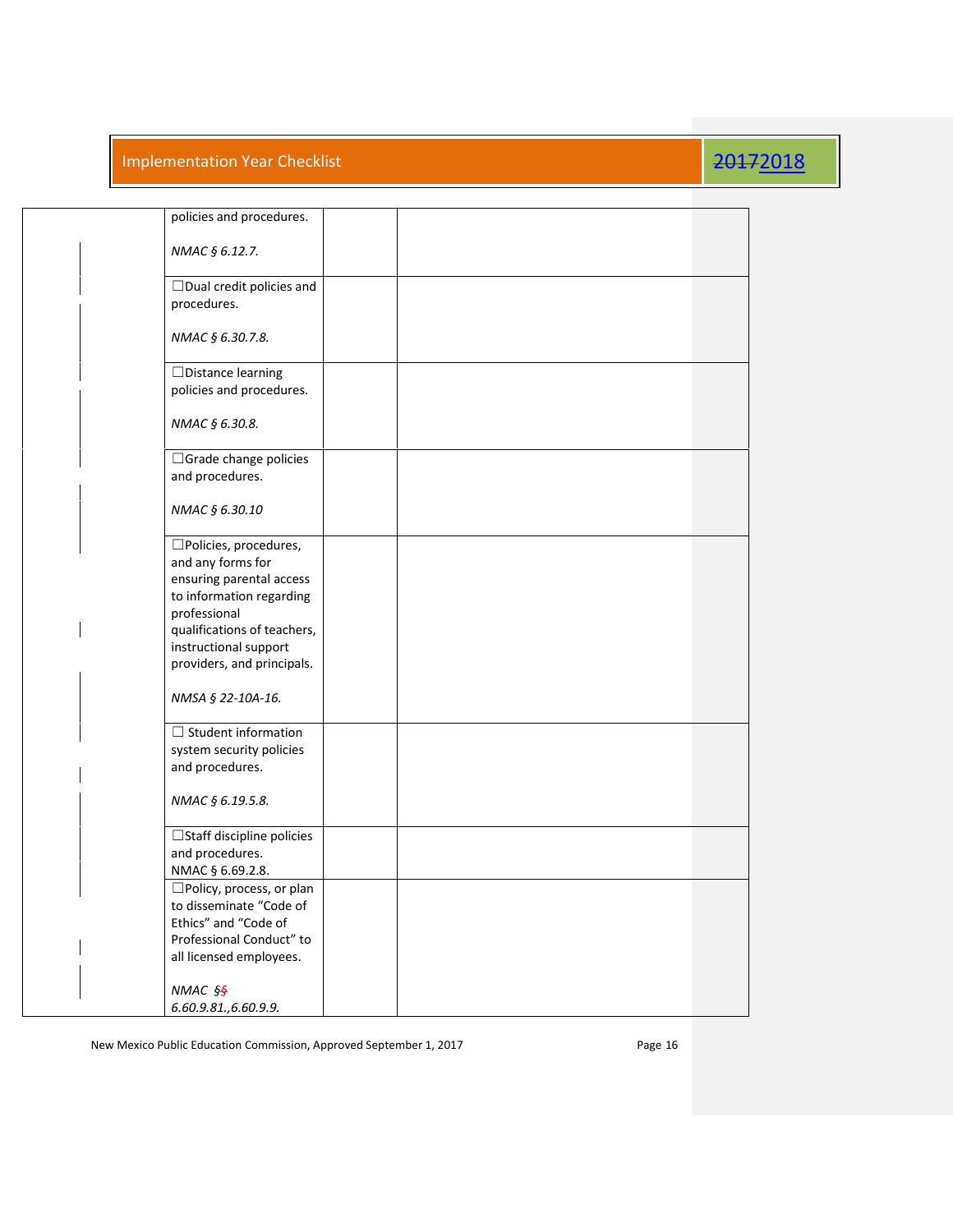|                                                                                                                                                     | $\square$ Policies and<br>procedures for<br>detention, suspension, or<br>expulsion.<br>NMAC § 6.11.2.12. |  |  |  |
|-----------------------------------------------------------------------------------------------------------------------------------------------------|----------------------------------------------------------------------------------------------------------|--|--|--|
|                                                                                                                                                     |                                                                                                          |  |  |  |
|                                                                                                                                                     | □Student discipline<br>policies and procedures.                                                          |  |  |  |
|                                                                                                                                                     | NMSA § 22-5-4.3.<br>NMAC § 6.11.2.1, et seq.                                                             |  |  |  |
|                                                                                                                                                     | □Student Handbook.                                                                                       |  |  |  |
|                                                                                                                                                     | □Staff Handbook.                                                                                         |  |  |  |
|                                                                                                                                                     | $\Box$ Status report on<br>implementation of<br>curriculum development<br>plan.                          |  |  |  |
| $3-1.9.$<br>Curriculum<br>plan.<br>NMAC 6.29.1.9.                                                                                                   | $\Box$ Status report on<br>implementation of<br><b>Special Population</b><br>Development Plans.          |  |  |  |
| 3-1.10. Protocols and<br>Policies for<br>Implementation of<br>RTI and SAT<br>processes.<br>NMAC § 6.29.1.9;<br><b>Rtl State Guidance</b><br>Manual. | RTI & SAT policies and<br>procedures.                                                                    |  |  |  |
| 3-1.11. Special<br>Education.                                                                                                                       | □ELL services. --Provide<br>evidence that school has<br>consulted with the ELL                           |  |  |  |
| IDEA 2004;<br>29 U.S.C. § 701<br>(otherwise known as                                                                                                | Bureau and reviewed the<br>relevant technical<br>assistance manuals.                                     |  |  |  |
| Section 504 of the                                                                                                                                  |                                                                                                          |  |  |  |

New Mexico Public Education Commission, Approved September 1, 2017 **Page 17** Page 17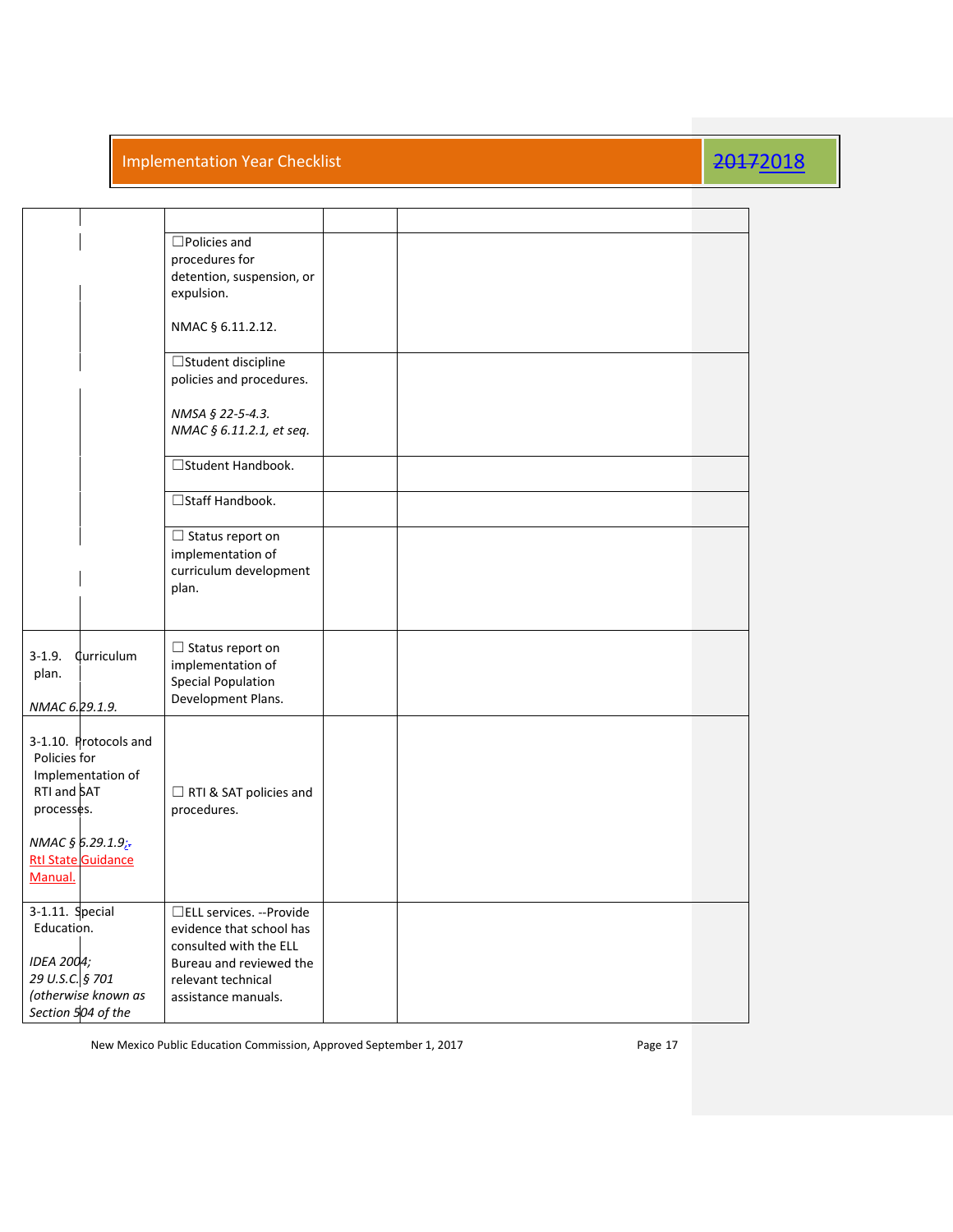| Rehabilitation Act of                               | $\Box$ Special Education and                       |                                         |  |
|-----------------------------------------------------|----------------------------------------------------|-----------------------------------------|--|
| 1973);                                              | 504 Services. --Provide                            |                                         |  |
| NMSA § 22-13-5 -- 22-                               | evidence that school has                           |                                         |  |
| 13-8; NMSA 22-13-5 --                               | consulted with the                                 |                                         |  |
| $22 - 13 - 8$ )                                     | <b>Special Education Bureau</b>                    |                                         |  |
| NMAC 6.29.1.9;                                      | and discussed IDEA and                             |                                         |  |
| NMAC § 6.29.5.1, et                                 | 504 requirements.                                  |                                         |  |
| seq.;                                               |                                                    |                                         |  |
| NMAC § 6.31.2, et                                   | □ Special Education and                            |                                         |  |
| seq;                                                | 504 Services. --Provide                            |                                         |  |
| NMAC § 6.10.8.9;                                    | evidence that school has                           |                                         |  |
| <b>Charter Contract §</b><br>8.04; Charter Contract | consulted with the                                 |                                         |  |
| \$8.05                                              | <b>Special Education Bureau</b>                    |                                         |  |
| <b>New Charter Contract</b>                         | and discussed IDEA and<br>504 requirements.        |                                         |  |
| Section5.(3)                                        |                                                    |                                         |  |
|                                                     | $\Box$ Indian Education -                          |                                         |  |
|                                                     | Provide evidence that                              |                                         |  |
|                                                     | school has consulted                               |                                         |  |
|                                                     | with the Indian Education                          |                                         |  |
|                                                     | Division to determine the                          |                                         |  |
|                                                     | need for and if necessary,                         |                                         |  |
|                                                     | to develop any needed                              |                                         |  |
|                                                     | Native American policies,                          |                                         |  |
|                                                     | procedures, and                                    |                                         |  |
|                                                     | memorandums.                                       |                                         |  |
|                                                     |                                                    |                                         |  |
|                                                     | (A school is required to<br>show consultation with |                                         |  |
|                                                     | the Indian Education                               |                                         |  |
|                                                     | Division regardless of                             |                                         |  |
|                                                     | whether a school will be                           |                                         |  |
|                                                     | seeking to provide a                               |                                         |  |
|                                                     | culturally-relevant or                             |                                         |  |
|                                                     | maintenance and                                    |                                         |  |
|                                                     | revitalization program.)                           |                                         |  |
|                                                     |                                                    |                                         |  |
|                                                     | NMAC § 6.10.8.9.                                   |                                         |  |
|                                                     |                                                    | SUMMARY REPORT - ITEMS DUE BY MARCH 1st |  |
|                                                     |                                                    |                                         |  |
|                                                     |                                                    |                                         |  |
|                                                     |                                                    |                                         |  |
|                                                     |                                                    |                                         |  |
|                                                     |                                                    |                                         |  |
|                                                     |                                                    |                                         |  |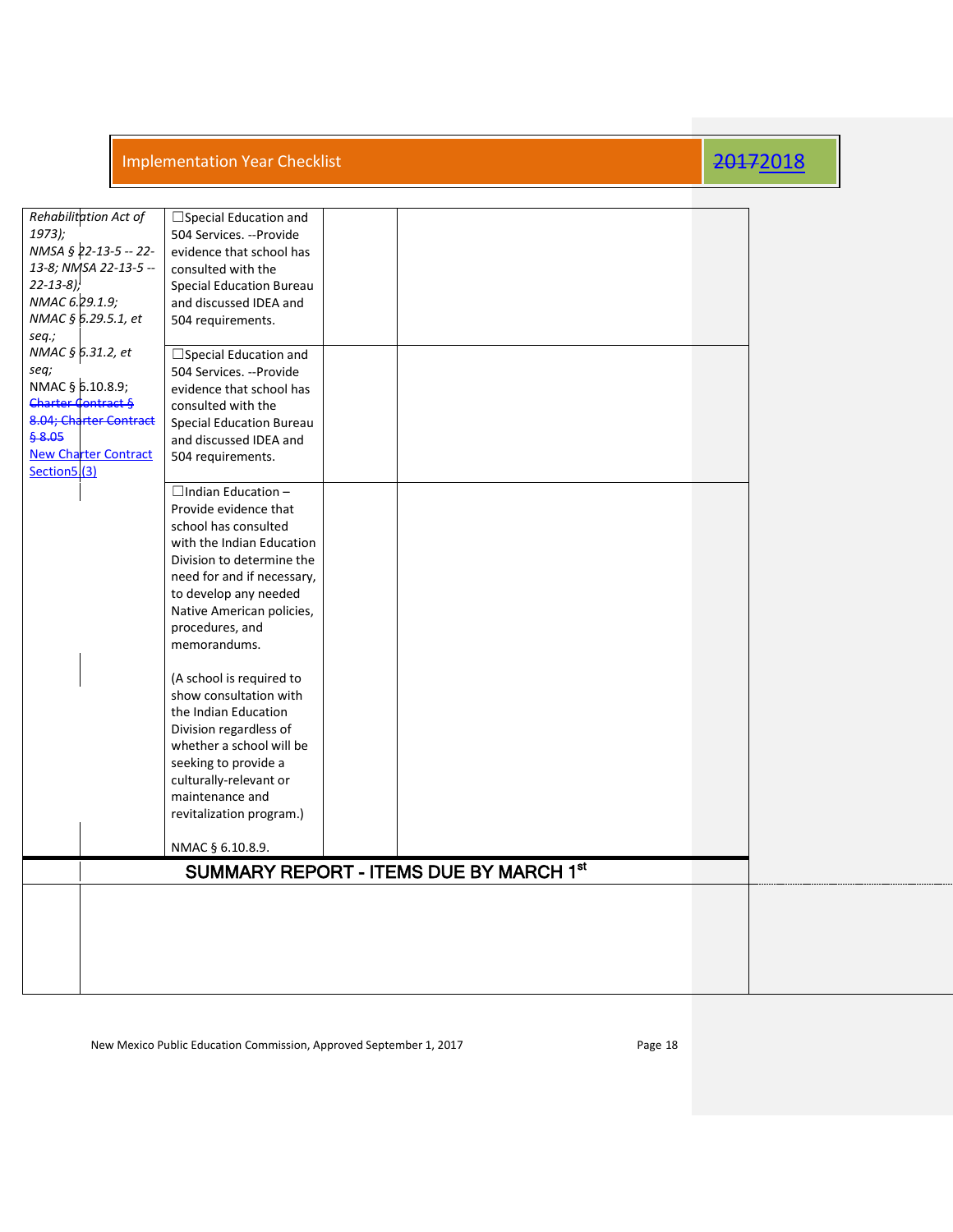| 3-1.12. Conference,  |  |  |
|----------------------|--|--|
| discussion, and      |  |  |
| review of any        |  |  |
| findings, issues, or |  |  |
| concerns.            |  |  |

| <b>INDICATORS</b>                                                                                                              | <b>DOCUMENTATION</b>                                                                                                                                                                                                                            | Date<br>Complete | <b>FINDINGS/COMMENTS</b> |  |  |  |  |  |  |
|--------------------------------------------------------------------------------------------------------------------------------|-------------------------------------------------------------------------------------------------------------------------------------------------------------------------------------------------------------------------------------------------|------------------|--------------------------|--|--|--|--|--|--|
|                                                                                                                                |                                                                                                                                                                                                                                                 |                  |                          |  |  |  |  |  |  |
|                                                                                                                                | <b>ITEMS DUE BY MAY 15th.</b>                                                                                                                                                                                                                   |                  |                          |  |  |  |  |  |  |
| 5-15.1. Resolve all<br>findings with the<br><b>Implementation Year</b><br>Checklist.                                           | $\Box$ Revised policies and<br>additional<br>documentation to<br>address and resolve all<br>findings, issues, and<br>concerns identified in the<br>March 1 <sup>st</sup> review or<br>discussed during the<br>March 1 <sup>st</sup> conference. |                  |                          |  |  |  |  |  |  |
| 5-15.2.Director /<br>Principal<br>/Administrator in                                                                            | $\Box$ Copy of<br>administrator's<br>license(s).<br>□ Signed contract with                                                                                                                                                                      |                  |                          |  |  |  |  |  |  |
| place and holds<br>administrative                                                                                              | position description.                                                                                                                                                                                                                           |                  |                          |  |  |  |  |  |  |
| license.<br>NMSA § 22-10A-3;<br>NMSA § 22-8B-10.                                                                               | $\Box$ Evidence that<br>employment of head<br>administrator and<br>licensed school<br>employees in compliance<br>with nepotism rule as<br>defined in <b>NMSA § 22-</b><br>8B-10.                                                                |                  |                          |  |  |  |  |  |  |
| 5-15.3.School is<br>established as a<br>formal public school<br>entity in the state of<br>New Mexico with all<br>necessary tax | $\Box$ Bank records or other<br>evidence that shows a<br>public entity account has<br>been established at a NM<br>banking institution.                                                                                                          |                  |                          |  |  |  |  |  |  |
| identification                                                                                                                 | $\Box$ Tax ID numbers.                                                                                                                                                                                                                          |                  |                          |  |  |  |  |  |  |
| numbers, bank<br>accounts, etc.                                                                                                | $\square$ W-9 Substitute Form<br>(submitted to DFA                                                                                                                                                                                              |                  |                          |  |  |  |  |  |  |
| NMAC § 6.20.2.18.                                                                                                              | through PED).                                                                                                                                                                                                                                   |                  |                          |  |  |  |  |  |  |

New Mexico Public Education Commission, Approved September 1, 2017 **Page 19** Page 19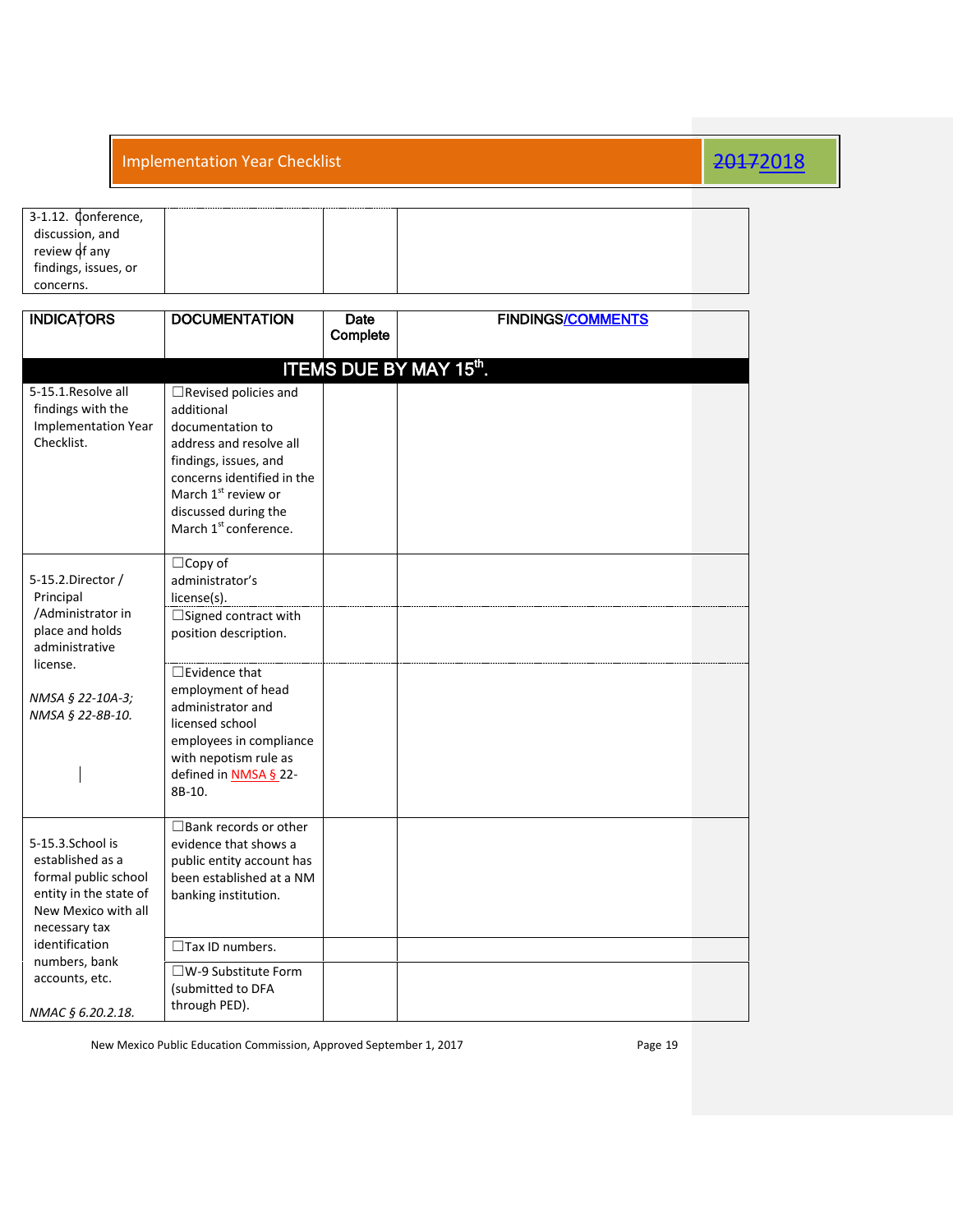| 5-15.4. Membership<br>Projections &<br>Enrollment.<br>NMSA § 22-8-12.1.                                                         | □ Provide an update on<br>current enrollment by<br>grade level and as a<br>percentage of the March<br>1 <sup>st</sup> projected enrollment.                                                                                             |  |  |  |
|---------------------------------------------------------------------------------------------------------------------------------|-----------------------------------------------------------------------------------------------------------------------------------------------------------------------------------------------------------------------------------------|--|--|--|
| 5-15.5.First Year<br>Operating Budget in<br>place.<br>NMSA § 22-8-11.                                                           | $\Box$ A revised plan on file<br>with the School Budget<br>Bureau that must align to<br>current enrollment. A<br>copy must be sent to the<br>CSD.                                                                                       |  |  |  |
|                                                                                                                                 | $\Box$ A Charter School<br><b>Operating Budget (form</b><br>901BCS-10) on file that<br>aligns with current<br>enrollment and that has<br>been signed and<br>approved by the School<br>Budget Bureau. A copy<br>must be sent to the CSD. |  |  |  |
| 5-15.6. Access to<br>OBMS.<br>NMAC § 6.20.2.10.                                                                                 | □OBMS User Form on<br>file to allow access to<br>OBMS (BAR submissions,<br>approvals, etc.). Evidence<br>must be provided to CSD.                                                                                                       |  |  |  |
| 5-15.7.An electronic<br>system for<br>management of<br>student data has<br>been implemented<br>and is compatible<br>with STARS. | $\Box$ Provide name of<br>software the school plans<br>on using and name of<br>entity that publishes,<br>manages, or operates the<br>software.                                                                                          |  |  |  |
| NMSA § 22-10A-19.2.                                                                                                             | □Provide evidence<br>software is compatible<br>with STARS.                                                                                                                                                                              |  |  |  |
| 5-15.8.Assessment<br>Plan Developed.<br>NMAC § 6.80.4.9(E).                                                                     | $\Box$ Should the school wish<br>to provide Interim<br>assessments the school<br>must provide evidence<br>interim assessments have                                                                                                      |  |  |  |

New Mexico Public Education Commission, Approved September 1, 2017 **Page 20** Page 20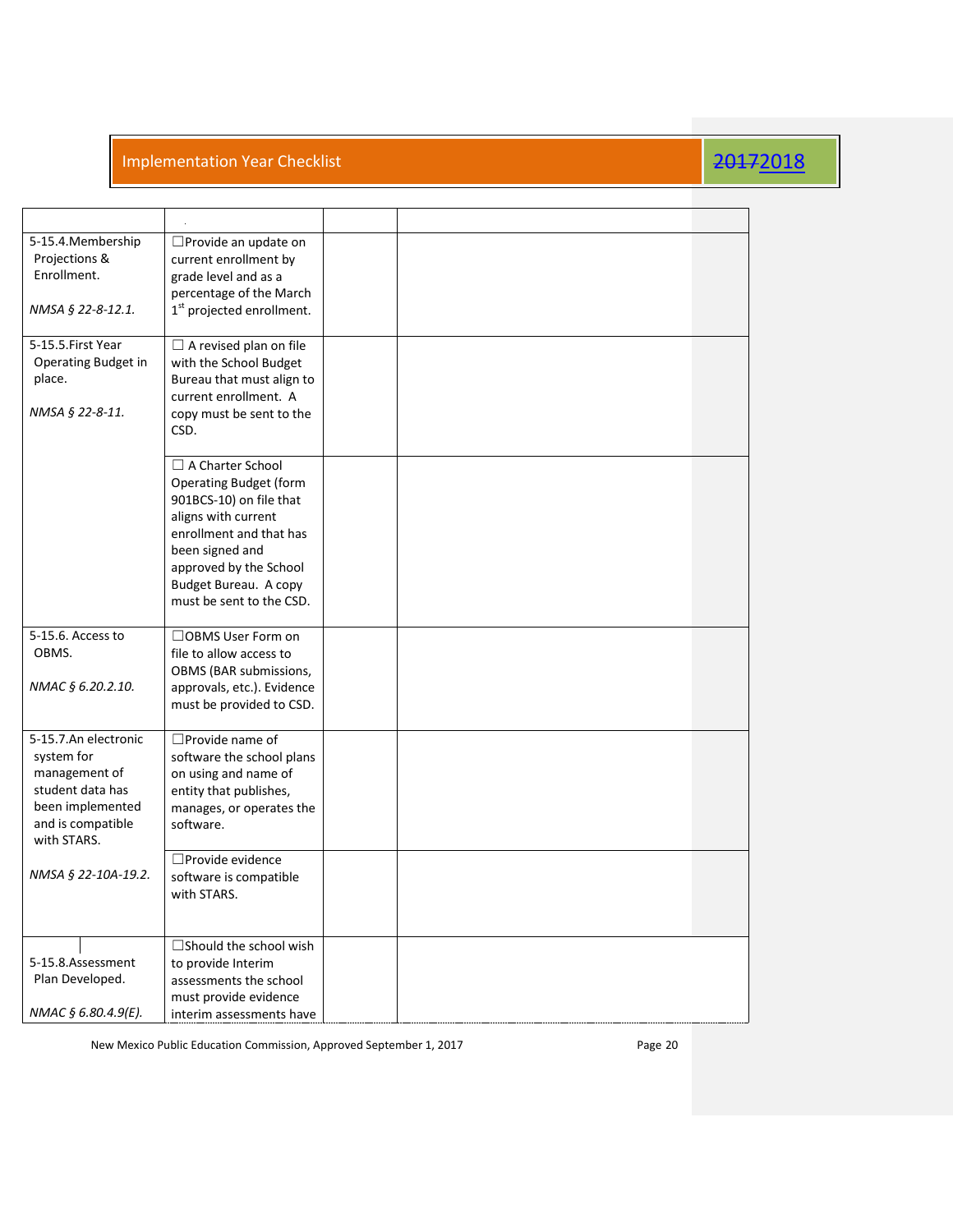|                                                                                                                                                                     | been identified and<br>budgeted, and that there<br>has been contact with an<br>identified assessment<br>company.<br>$\square$ Provide plan and                               |  |  |
|---------------------------------------------------------------------------------------------------------------------------------------------------------------------|------------------------------------------------------------------------------------------------------------------------------------------------------------------------------|--|--|
|                                                                                                                                                                     | schedule for<br>administration of interim<br>assessment(s) and for<br>administration of PARCC,<br>W-IDA / W-APT / ACCESS<br>or any other planned<br>assessments.             |  |  |
| 5-15.9.Staffing Plan.                                                                                                                                               | $\Box$ Status report on<br>recruitment and hiring to<br>meet staffing plan<br>provided in application.                                                                       |  |  |
|                                                                                                                                                                     | $\Box$ Timelines to secure<br>licensing and<br>backgrounds for each<br>prospective staff<br>member.                                                                          |  |  |
|                                                                                                                                                                     | $\Box$ Special education<br>staffing plan / contracts.                                                                                                                       |  |  |
| 5-15.10. Professional<br>development plan.<br>Charter Contract §<br>8.02; Charter<br><b>Contract § 8.12.</b><br><b>New Charter Contract</b><br><b>Section 5.(3)</b> | $\Box$ Plan and forms to<br>implement professional<br>development plans<br>(PDPs) for individual<br>teachers.<br>NMAC § 6.65.2.8;<br>NMAC § 6.30.5.13;<br>NMAC § 6.30.12.11. |  |  |
|                                                                                                                                                                     | $\Box$ Mentorship program<br>and any necessary forms<br>or tools to be used for<br>novice teachers.<br>NMAC § 6.60.10.                                                       |  |  |
|                                                                                                                                                                     | Plan and forms to                                                                                                                                                            |  |  |
|                                                                                                                                                                     |                                                                                                                                                                              |  |  |

New Mexico Public Education Commission, Approved September 1, 2017 **Page 21** Page 21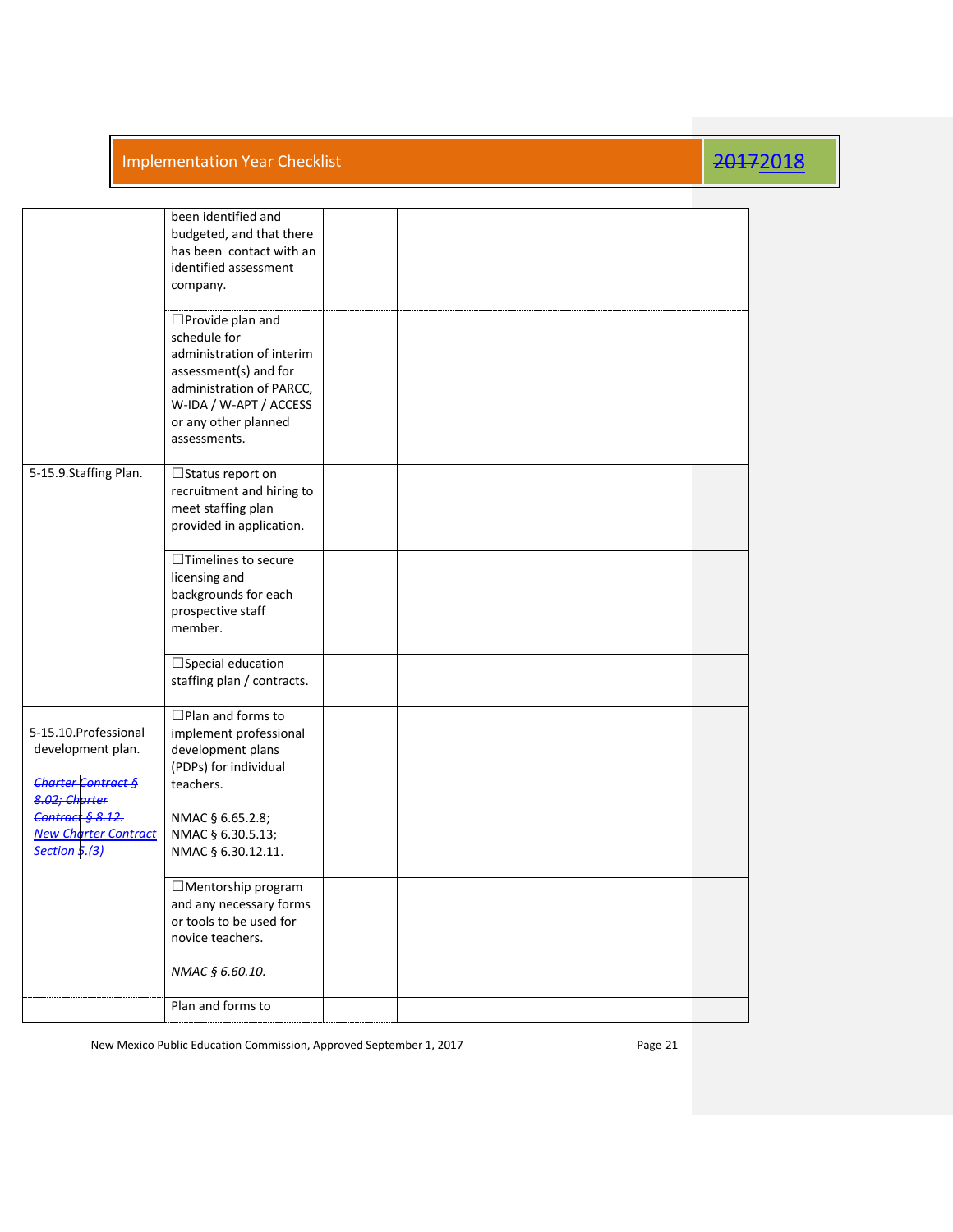|                                                                                                                                                                                                                                                                                                            | implement professional<br>development plans<br>(PDPs) for all individual<br>teachers.<br>NMAC § 6.65.2.8;<br>NMAC § 6.30.5.13;<br>NMAC § 6.30.12.11.                                                                                                                                                                                                                                                                                                                                                                                            |  |  |
|------------------------------------------------------------------------------------------------------------------------------------------------------------------------------------------------------------------------------------------------------------------------------------------------------------|-------------------------------------------------------------------------------------------------------------------------------------------------------------------------------------------------------------------------------------------------------------------------------------------------------------------------------------------------------------------------------------------------------------------------------------------------------------------------------------------------------------------------------------------------|--|--|
| 5-15.11. Employee<br>benefits and Risk<br>Insurance coverage<br>through the New<br>Mexico Public<br>Schools Insurance<br>Authority (NMPSIA).<br>NMSA § 22-8B-9;<br>NMAC § 6.50.1 et.<br>seq; Charter Contract<br>§ 8.15 Charter<br>Contract § 8.16.<br><b>New Charter Contract</b><br><b>Section 6.(3)</b> | $\square$ Employee benefits<br>coverage (may include<br>basic life and accidental<br>death &<br>dismemberment,<br>voluntary life, long term<br>disability, two medical<br>plans, a dental plan with<br>basic and comprehensive<br>coverage, and a vision<br>plan).<br>$\Box$ Risk coverage policy<br>(may include property<br>insurance, liability<br>insurance, workers'<br>compensation, student<br>catastrophic insurance,<br>student accident<br>insurance, boiler &<br>machinery insurance, and<br>underground storage<br>tanks coverage). |  |  |
| 5-15.12. Health,<br>Safety, and Wellness<br><b>Policy Requirements</b>                                                                                                                                                                                                                                     | $\Box$ Health services policies<br>and procedures.                                                                                                                                                                                                                                                                                                                                                                                                                                                                                              |  |  |
| NMAC 6.29.1.9(0)(6)<br>NMAC § 6.12.1, et seq.<br>NMSA § 30-7-2.1                                                                                                                                                                                                                                           | NMAC § 6.12.2;<br><b>Wellness Policy Guidance</b><br>Document.                                                                                                                                                                                                                                                                                                                                                                                                                                                                                  |  |  |
| NMSA § 32A-2-33<br><b>Wellness Policy</b><br>Guidance Document;<br>Safe Schools Policy<br><b>Guidance Document;</b><br><b>Health Education</b>                                                                                                                                                             | $\square$ School has provided<br>evidence that it has<br>developed wellness<br>policies and procedures<br>pursuant to NMAC §<br>6.12.6 and submitted                                                                                                                                                                                                                                                                                                                                                                                            |  |  |

New Mexico Public Education Commission, Approved September 1, 2017 **Page 22** Page 22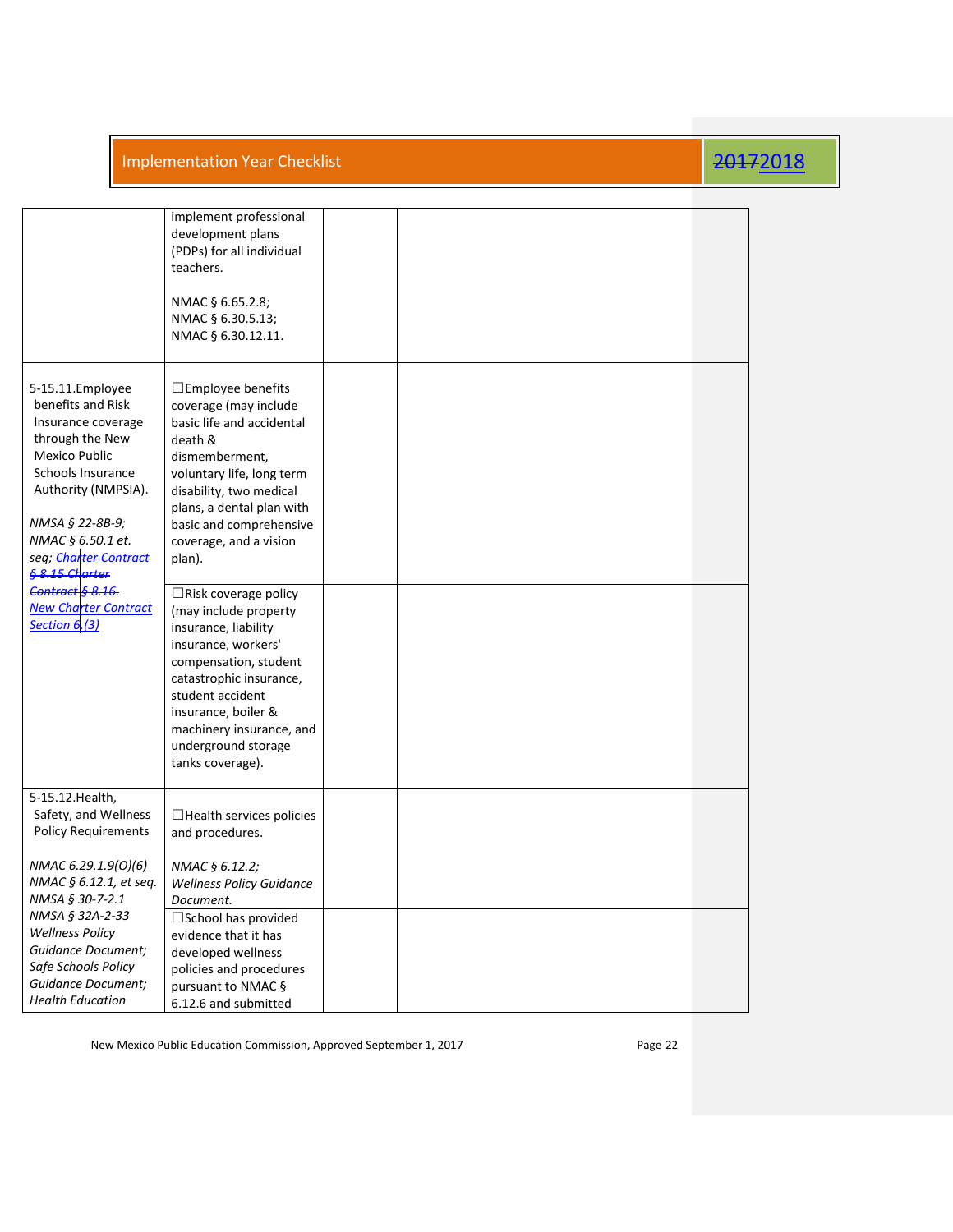| Guidance Document;<br><b>Homeless Policy</b><br>Guidance Document;<br>Charter Contract | these to the Safe and<br><b>Healthy Schools</b><br><b>Coordinated School</b><br><b>Health and Wellness</b><br>Bureau for review.                                                                                     |  |  |
|----------------------------------------------------------------------------------------|----------------------------------------------------------------------------------------------------------------------------------------------------------------------------------------------------------------------|--|--|
|                                                                                        | NMAC § 6.12.6;<br><b>Wellness Policy Guidance</b><br>Document.                                                                                                                                                       |  |  |
|                                                                                        | $\Box$ School has provided<br>evidence that it has<br>developed an initial Safe<br>School plan pursuant to<br>NMAC § 6.12.6 and<br>submitted these to the<br><b>Coordinated School</b><br><b>Health and Wellness</b> |  |  |
|                                                                                        | Bureau for review.<br>NMAC § 6.12.6;<br>Safe Schools Guidance<br>Document.                                                                                                                                           |  |  |
|                                                                                        | $\Box$ Gun free schools<br>policy.                                                                                                                                                                                   |  |  |
|                                                                                        | NMSA § 30-7-2.1;<br>NMSA § 32A-2-33.                                                                                                                                                                                 |  |  |
|                                                                                        | $\Box$ Health and wellness<br>curriculum, scope and<br>sequence that aligns to<br>the NM content<br>standards for the grades<br>served.                                                                              |  |  |
|                                                                                        | NMAC § 6.29.6.1 et. seq.;<br><b>Health Education</b><br>Guidance Document.                                                                                                                                           |  |  |
|                                                                                        | □Physical education<br>curriculum, scope and<br>sequence, that aligns to<br>the NM content<br>standards for the grades<br>served servies.                                                                            |  |  |
|                                                                                        | NMAC § 6.29.9.1 et. seq.                                                                                                                                                                                             |  |  |

New Mexico Public Education Commission, Approved September 1, 2017 **Page 23** Page 23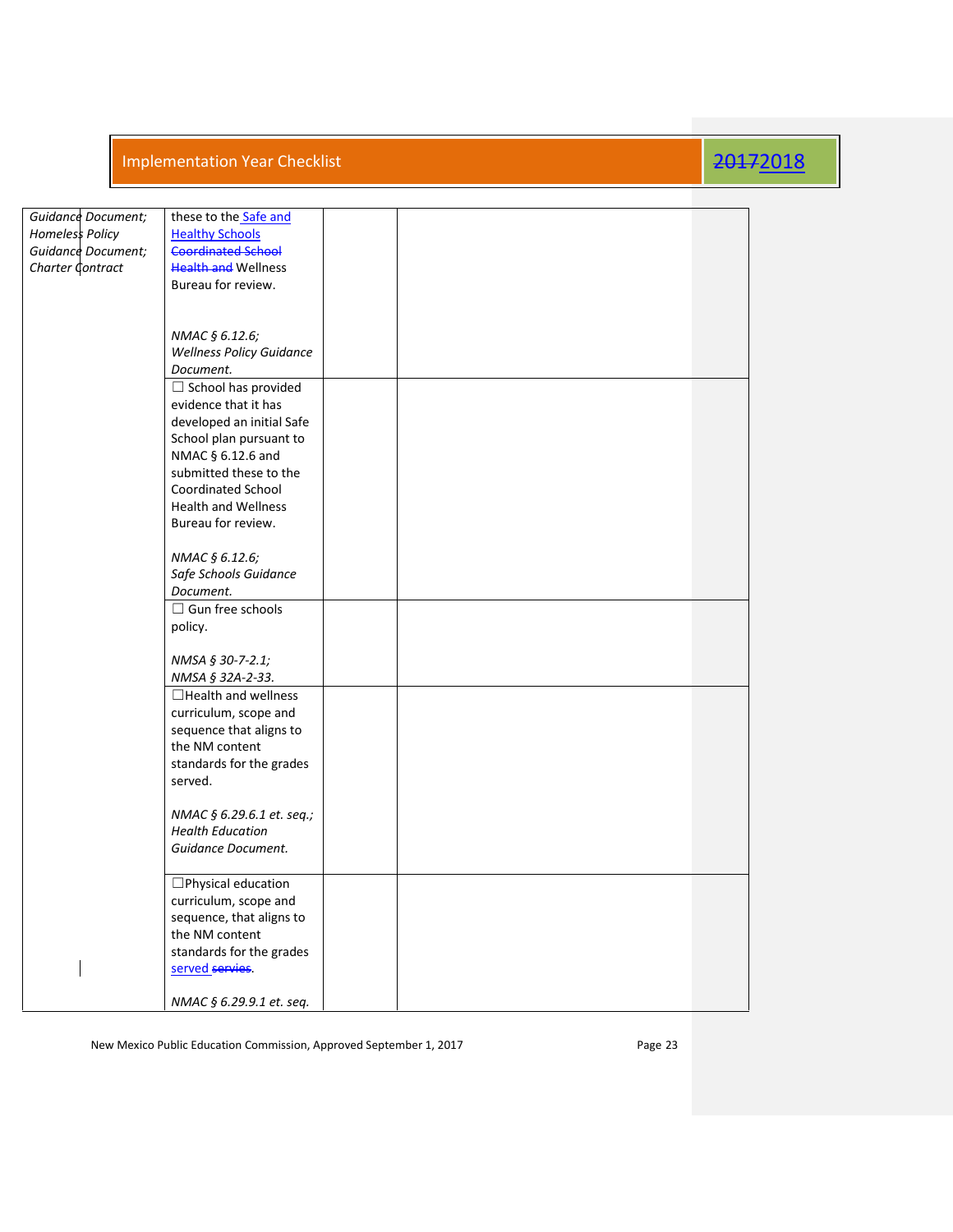|                                                                                                                                               | $\Box$ Homeless youth<br>complaint policy and<br>Notice of Rights.                                                                   |  |  |
|-----------------------------------------------------------------------------------------------------------------------------------------------|--------------------------------------------------------------------------------------------------------------------------------------|--|--|
|                                                                                                                                               | NMAC § 6.10.3.9 (D).                                                                                                                 |  |  |
|                                                                                                                                               | $\Box$ Homeless education<br>and assistance policies<br>and procedures.                                                              |  |  |
|                                                                                                                                               | Homeless Policy<br>Guidance Document, NM<br><b>Educational Stability</b><br>Guidelines                                               |  |  |
|                                                                                                                                               | $\Box$ Immunizations<br>policies and procedures.                                                                                     |  |  |
|                                                                                                                                               | NMAC § 6.12.2.8.                                                                                                                     |  |  |
|                                                                                                                                               | $\Box$ Pest Control policies &<br>procedures.                                                                                        |  |  |
|                                                                                                                                               | NMAC 6.29.1.9(PO)(6).                                                                                                                |  |  |
| 5-15.13.Special<br>Education.<br>IDEA 2004;                                                                                                   | $\Box$ School special<br>education & 504 policies<br>and procedures.                                                                 |  |  |
| 29 U.S.C. § 701<br>(otherwise known as<br>Section 504 of the                                                                                  | $\Box$ Completed special<br>education template.                                                                                      |  |  |
| Rehabilitation Act of<br>1973);<br>NMSA § 22-13-5;<br>NMSA § 22-13-8);<br>NMAC 6.29.1.9;<br>NMAC § 6.29.5.1, et<br>seq.;<br>NMAC § 6.31.2, et | Memorandum from<br>Director Baca, NM<br><b>Special Education Bureau</b><br>to Charter School<br>Administrators (June 2,<br>$2014$ ). |  |  |
| seq.                                                                                                                                          | $\Box$ Procedures and any<br>necessary forms for<br>tracking special<br>education ancillary and                                      |  |  |

New Mexico Public Education Commission, Approved September 1, 2017 **Page 24** Page 24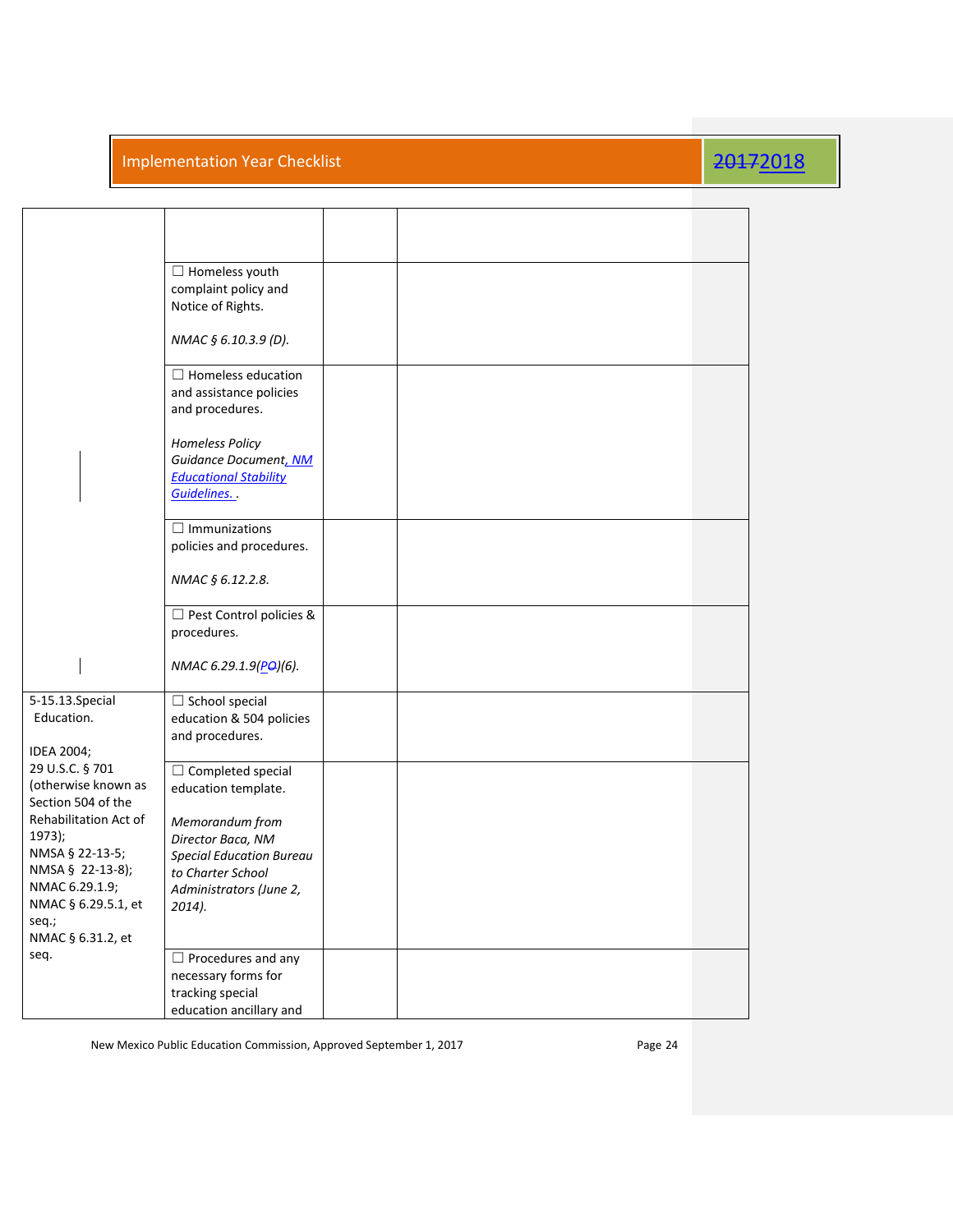|                                                                                                    | direct services.                                                                                                                                                                                  |  |  |  |
|----------------------------------------------------------------------------------------------------|---------------------------------------------------------------------------------------------------------------------------------------------------------------------------------------------------|--|--|--|
|                                                                                                    | $\Box$ School ELL policies<br>and procedures.                                                                                                                                                     |  |  |  |
|                                                                                                    | $\Box$ Copies of all forms<br>and surveys to be used in<br>the application of the ELL<br>policies and procedures.                                                                                 |  |  |  |
| 5-15.14.School<br>Directed Program<br>Time Requirements.                                           | Provide a school<br>schedule, calendar, or<br>any other necessary                                                                                                                                 |  |  |  |
| NMSA § 22-8-9;<br>NMSA § 22-2-8.1;<br>NMAC 6.29.1.9(J);<br><b>Instructional Hour</b><br>Worksheet. | documentation that<br>ensures minimum school<br>directed program time is<br>provided for the grades<br>served and adequate<br>instructional time is<br>provided to support the<br>school program. |  |  |  |
| 5-15.15. High school<br>requirements.                                                              | $\Box$ Graduation<br>requirements. (Only<br>applicable for schools                                                                                                                                |  |  |  |
| (This indicator is<br>applicable only to<br>schools that serve<br>grades 6-12.)                    | that serve grade 12)<br>NMSA § 22-13-1.1                                                                                                                                                          |  |  |  |
| <b>Charter Contract §</b><br>8.02.<br><b>New Charter Contract</b><br>Section 5.(3)                 | $\Box$ Next Step Plan forms,<br>policies and procedures.<br>(Only applicable for<br>schools that serve grades<br>$8-12$ ).                                                                        |  |  |  |
|                                                                                                    | NMSA § 22-13-1.1                                                                                                                                                                                  |  |  |  |
|                                                                                                    | □ School Athletic Equity<br>policies and procedures<br>(Only applicable for<br>schools that serve grades<br>$7-12$ ).                                                                             |  |  |  |
|                                                                                                    | NMAC § 6.13.4                                                                                                                                                                                     |  |  |  |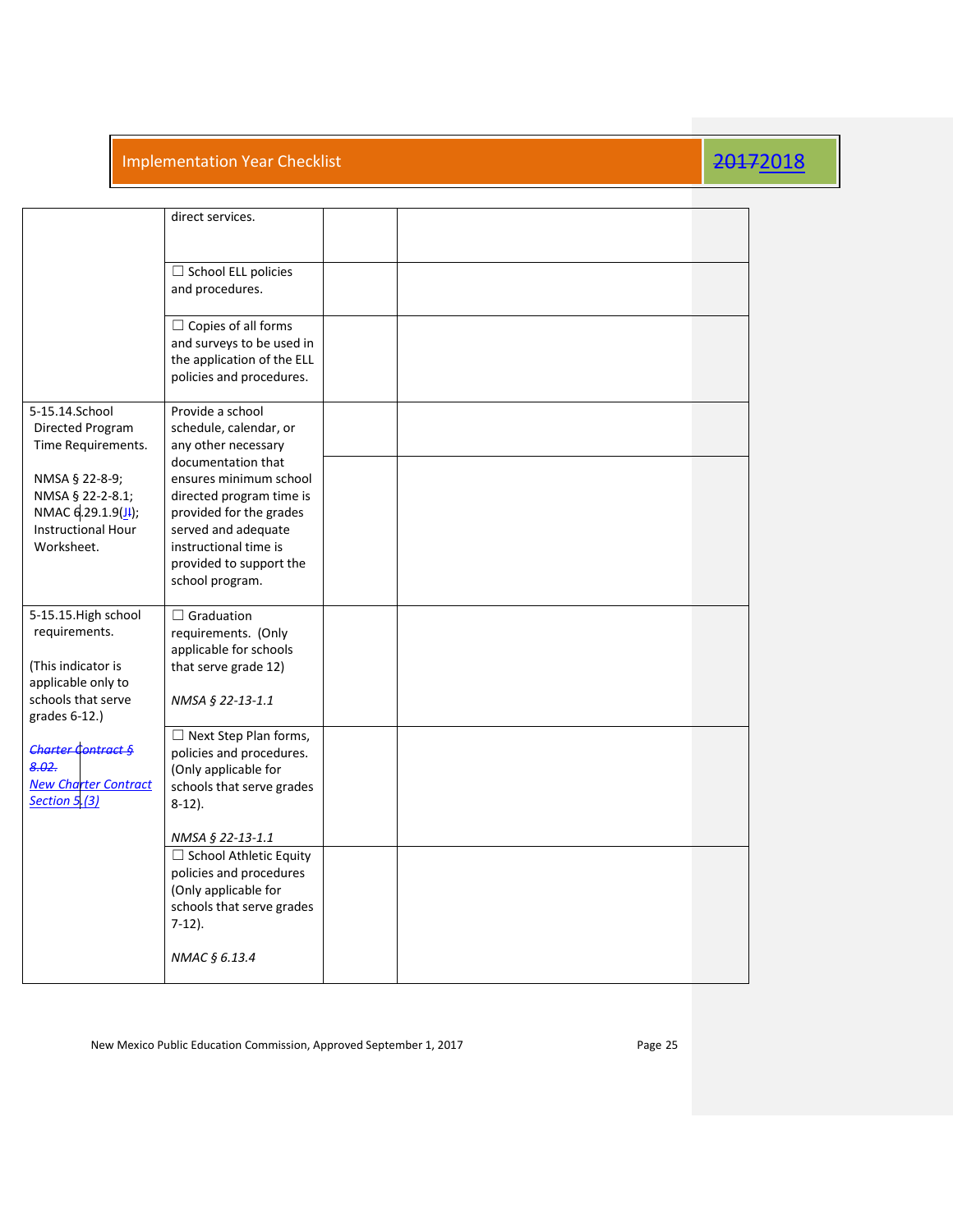| $\Box$ Provide evidence                              |  |
|------------------------------------------------------|--|
| school shall offer at least                          |  |
| one honors or similar                                |  |
| academically rigorous                                |  |
| class each in                                        |  |
| mathematics and                                      |  |
|                                                      |  |
| language arts.                                       |  |
|                                                      |  |
| NMSA 22-13-1.4.                                      |  |
|                                                      |  |
| $\Box$ Provide evidence                              |  |
| school has a signed Dual                             |  |
| Credit Master Agreement                              |  |
| with an institution of                               |  |
| higher education.                                    |  |
|                                                      |  |
| NMSA 22-13-1.4.                                      |  |
|                                                      |  |
|                                                      |  |
| $\Box$ Provide evidence                              |  |
| school has a program of                              |  |
| distance learning courses                            |  |
| in place.                                            |  |
|                                                      |  |
| NMSA 22-13-1.4.                                      |  |
|                                                      |  |
| $\Box$ Provide evidence                              |  |
| school is prepared to                                |  |
| offer at least two years of                          |  |
| a language other than                                |  |
| English.                                             |  |
|                                                      |  |
|                                                      |  |
| NMSA 22-13-1.4.                                      |  |
|                                                      |  |
| SUMMARY REPORT - ITEMS DUE BY MAY 15 <sup>th</sup> . |  |
|                                                      |  |
|                                                      |  |
|                                                      |  |
|                                                      |  |
|                                                      |  |
|                                                      |  |
|                                                      |  |
|                                                      |  |
|                                                      |  |
|                                                      |  |
|                                                      |  |
|                                                      |  |
|                                                      |  |
|                                                      |  |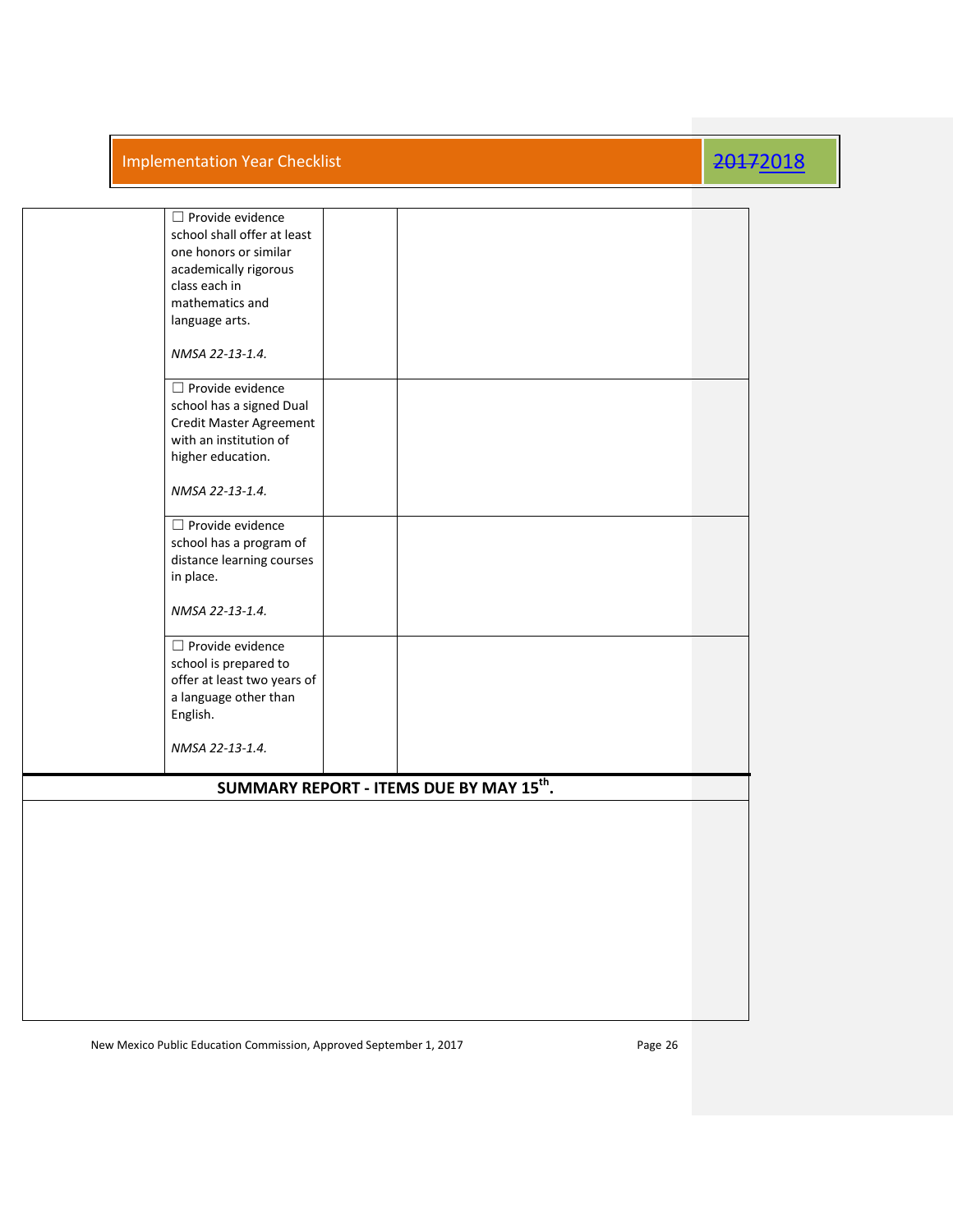| 5-15.16.Attend all     |                                    |  |  |  |  |
|------------------------|------------------------------------|--|--|--|--|
| planning year          | $\square$ School held a            |  |  |  |  |
| conferences to         | conference with CSD                |  |  |  |  |
| discuss issues,        | within 10 days of                  |  |  |  |  |
| concerns, and          | receiving the May 15 <sup>th</sup> |  |  |  |  |
| findings identified in | Summary Report.                    |  |  |  |  |
| the Implementation     |                                    |  |  |  |  |
| Year Checklist.        |                                    |  |  |  |  |

| <b>INDICATORS</b>                                                                                                                                                                                                                   | <b>DOCUMENTATION</b>                                                                                                                                                                                                  | Date of<br>Completion | <b>FINDINGS</b>                                  |  |
|-------------------------------------------------------------------------------------------------------------------------------------------------------------------------------------------------------------------------------------|-----------------------------------------------------------------------------------------------------------------------------------------------------------------------------------------------------------------------|-----------------------|--------------------------------------------------|--|
|                                                                                                                                                                                                                                     |                                                                                                                                                                                                                       |                       | <b>ITEMS DUE TWO WEEKS PRIOR TO OPENING DATE</b> |  |
| P-O.1.Resolve all<br>findings with the<br><b>Implementation Year</b><br>Checklist.                                                                                                                                                  | $\Box$ Revised policies and<br>additional<br>documentation to<br>address and resolve all<br>findings, issues, and<br>concerns identified in the<br>May 15th review or<br>discussed during the May<br>15th conference. |                       |                                                  |  |
| P-O.2.Curriculum<br>framework is<br>articulated in writing<br>and matches school<br>mission and goals.<br>(Framework aligned<br>to NM content<br>standards,<br>benchmarks and<br>performance<br>standards by end of<br>first year.) | $\Box$ Status report on<br>continued<br>implementation of<br>curriculum development<br>plan.                                                                                                                          |                       |                                                  |  |
|                                                                                                                                                                                                                                     | $\Box$ Resources necessary<br>for the implementation<br>of the curriculum as<br>articulated are available                                                                                                             |                       |                                                  |  |
|                                                                                                                                                                                                                                     | $\Box$ Curriculum identifies<br>resources, knowledge<br>and skills students are<br>expected to learn<br>(NMCCSS/NMCS).                                                                                                |                       |                                                  |  |
|                                                                                                                                                                                                                                     | $\Box$ The Curriculum<br>identifies the learning<br>standards or learning<br>objectives students are<br>expected to meet for                                                                                          |                       |                                                  |  |

New Mexico Public Education Commission, Approved September 1, 2017 **Page 27** Page 27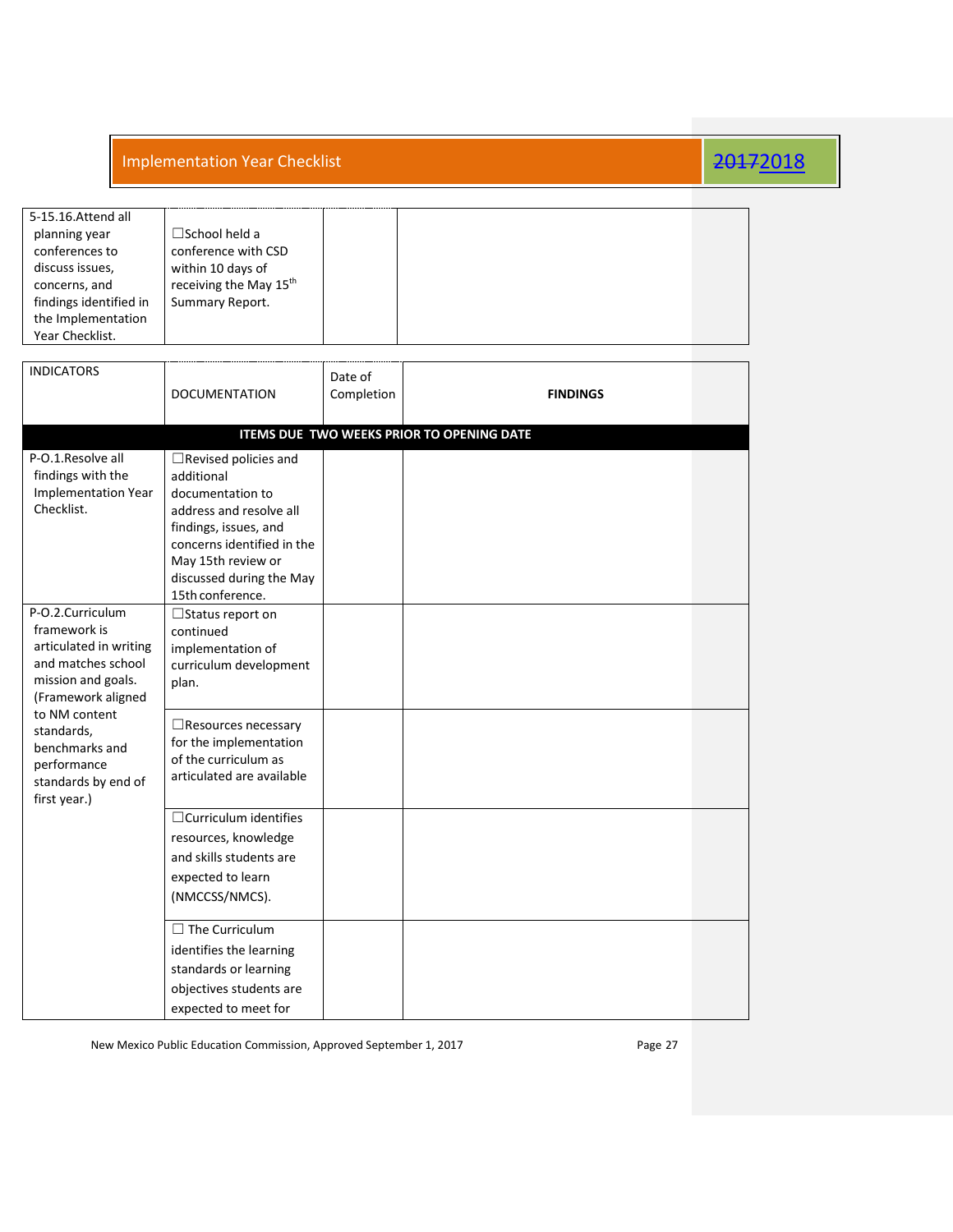|                                                                                           | each course.                                                                                                                                                                                         |  |  |
|-------------------------------------------------------------------------------------------|------------------------------------------------------------------------------------------------------------------------------------------------------------------------------------------------------|--|--|
|                                                                                           | $\Box$ The Curriculum<br>identifies the units and<br>lessons that teachers will<br>teach.                                                                                                            |  |  |
|                                                                                           | $\Box$ The curriculum<br>identifies assignments<br>and projects that will be<br>given to students.                                                                                                   |  |  |
|                                                                                           | $\Box$ The curriculum<br>identifies the books,<br>materials, videos,<br>presentations, and<br>readings used in a<br>course.                                                                          |  |  |
|                                                                                           | $\Box$ The curriculum<br>identifies the tests,<br>assessments, and other<br>methods used to<br>evaluate student learning                                                                             |  |  |
| P-O.3.School has<br>implemented and<br>adopted a budget<br>and all mandatory<br>policies. | $\Box$ Signed statement from<br>the governing body that<br>the final budget, the final<br>operating budget, and<br>any revised policies were<br>adopted and<br>implemented by the<br>governing body. |  |  |
|                                                                                           | $\Box$ If the school is at less<br>than 95% of budgeted<br>enrollment, the school<br>provides a plan to adjust<br>spending/budget to<br>account for lower                                            |  |  |

New Mexico Public Education Commission, Approved September 1, 2017 Page 28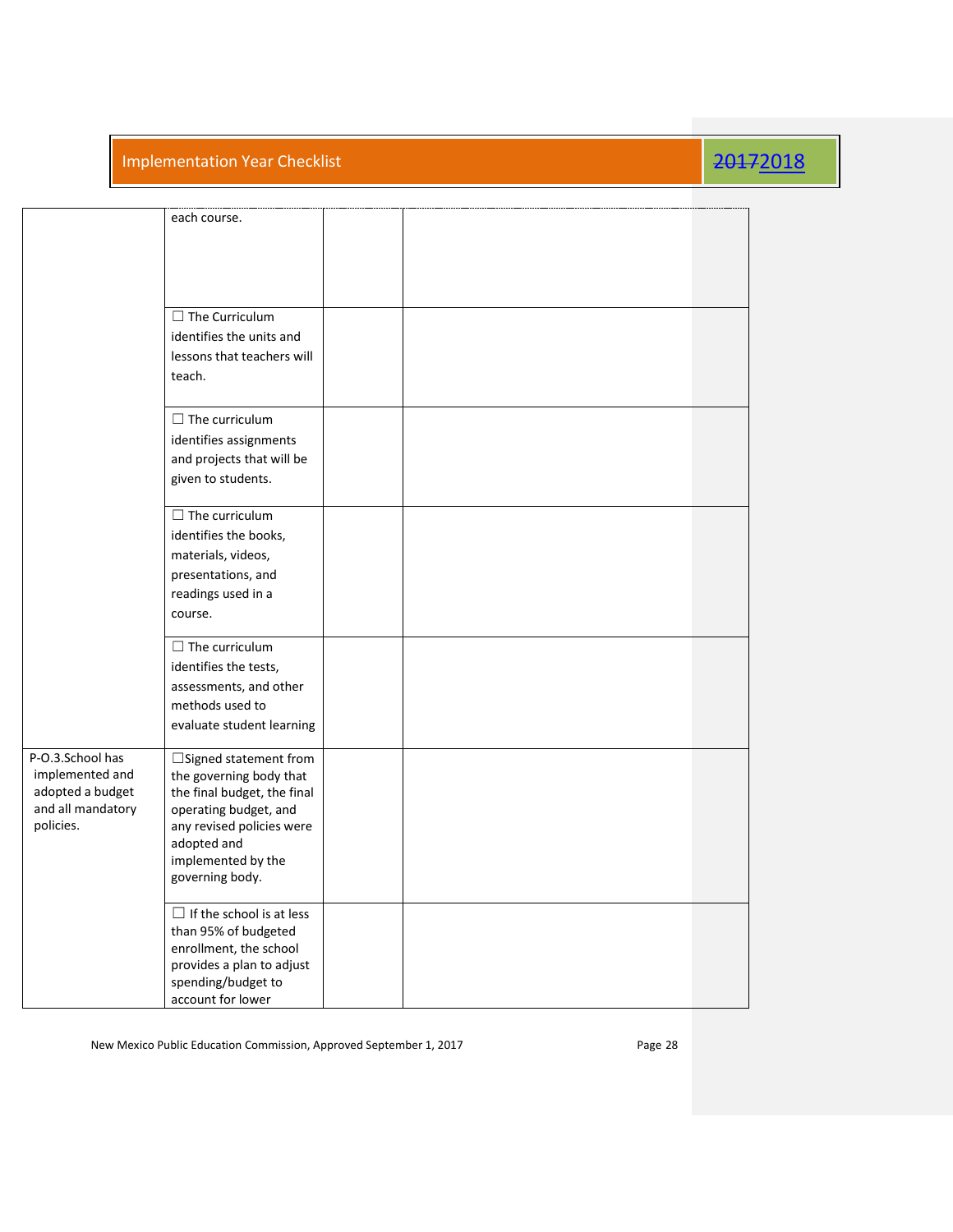|                                                                                                                                                                  | enrollment.<br>□□School has secured a                                                                                                                                                        |  |  |
|------------------------------------------------------------------------------------------------------------------------------------------------------------------|----------------------------------------------------------------------------------------------------------------------------------------------------------------------------------------------|--|--|
| P-O.4.Development /<br>acquisition of<br>facilities that meet E-<br>Occupancy, NMCI<br>requirements, and<br>ownership/lease<br>requirements (22-<br>8B-4.2 NMSA) | facility that meets<br>educational occupancy<br>standards (E-Occupancy)<br>and school has provided<br>evidence of an E-<br>Occupancy certificate.<br>Evidence of E-occupancy<br>Certificate. |  |  |
|                                                                                                                                                                  | $\square$ Evidence of sufficient<br><b>New Mexico Condition</b><br>Index.                                                                                                                    |  |  |
|                                                                                                                                                                  | □Evidence that PSFA has<br>approved<br>either the State<br>ownership arrangement,<br>the lease arrangement or<br>the lease purchase<br>agreement.                                            |  |  |
| P-O.5.Recruitment<br>and hiring of<br>adequate number of<br>teachers and support                                                                                 | □ Copies of licenses and<br>credentials are within the<br>staff files                                                                                                                        |  |  |
| personnel to match<br>assignments and<br>staffing plan, as<br>adapted for actual<br>enrollment                                                                   | □School has necessary<br>licensure to teach<br>curriculum, identified<br>classes, and grade levels.                                                                                          |  |  |
|                                                                                                                                                                  | $\square$ Signed contract(s)<br>supporting minimum<br>salaries and detailed<br>position descriptions are<br>within each staff file.                                                          |  |  |
|                                                                                                                                                                  | □ Criminal background<br>checks and fingerprinting<br>documentation are<br>within each staff file                                                                                            |  |  |

New Mexico Public Education Commission, Approved September 1, 2017 Page 29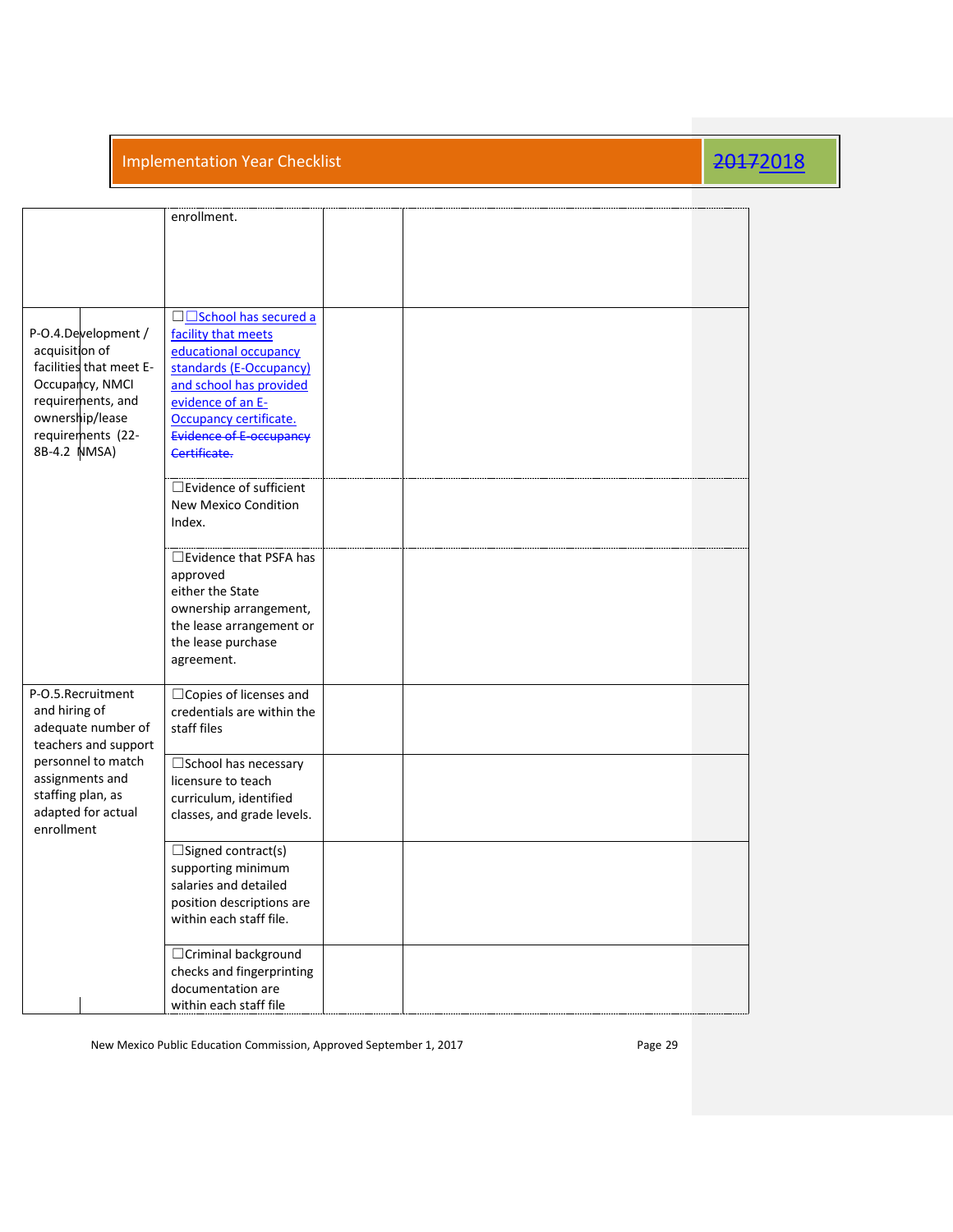|                                                                             | $\square$ School has evidence of<br>a licensed special<br>education provider and a<br>licensed gifted provider<br>either on staff or on<br>contract. If school has no<br>identified special<br>education or gifted<br>students, then school<br>must have evidence of a<br>process or plan to<br>provide these services<br>should school received<br>identified students. |  |  |
|-----------------------------------------------------------------------------|--------------------------------------------------------------------------------------------------------------------------------------------------------------------------------------------------------------------------------------------------------------------------------------------------------------------------------------------------------------------------|--|--|
|                                                                             | □School has evidence of<br>a licensed diagnostician<br>available for special<br>education evaluation<br>referrals.                                                                                                                                                                                                                                                       |  |  |
| P-O.6.Relevant and<br>necessary students<br>forms completed and<br>on file. | $\Box$ Completed student<br>enrollment forms. Forms<br>must indicate there is<br>enrollment for a<br>minimum of 8 students<br>with New Mexico<br>Residency.<br>□ Completed English<br>Language proficiency<br>forms or home language<br>surveys for all enrolled<br>students.                                                                                            |  |  |
|                                                                             | □School has developed<br>an IEP for all identified<br>students or has evidence<br>that an IEP meeting has<br>been requested.                                                                                                                                                                                                                                             |  |  |